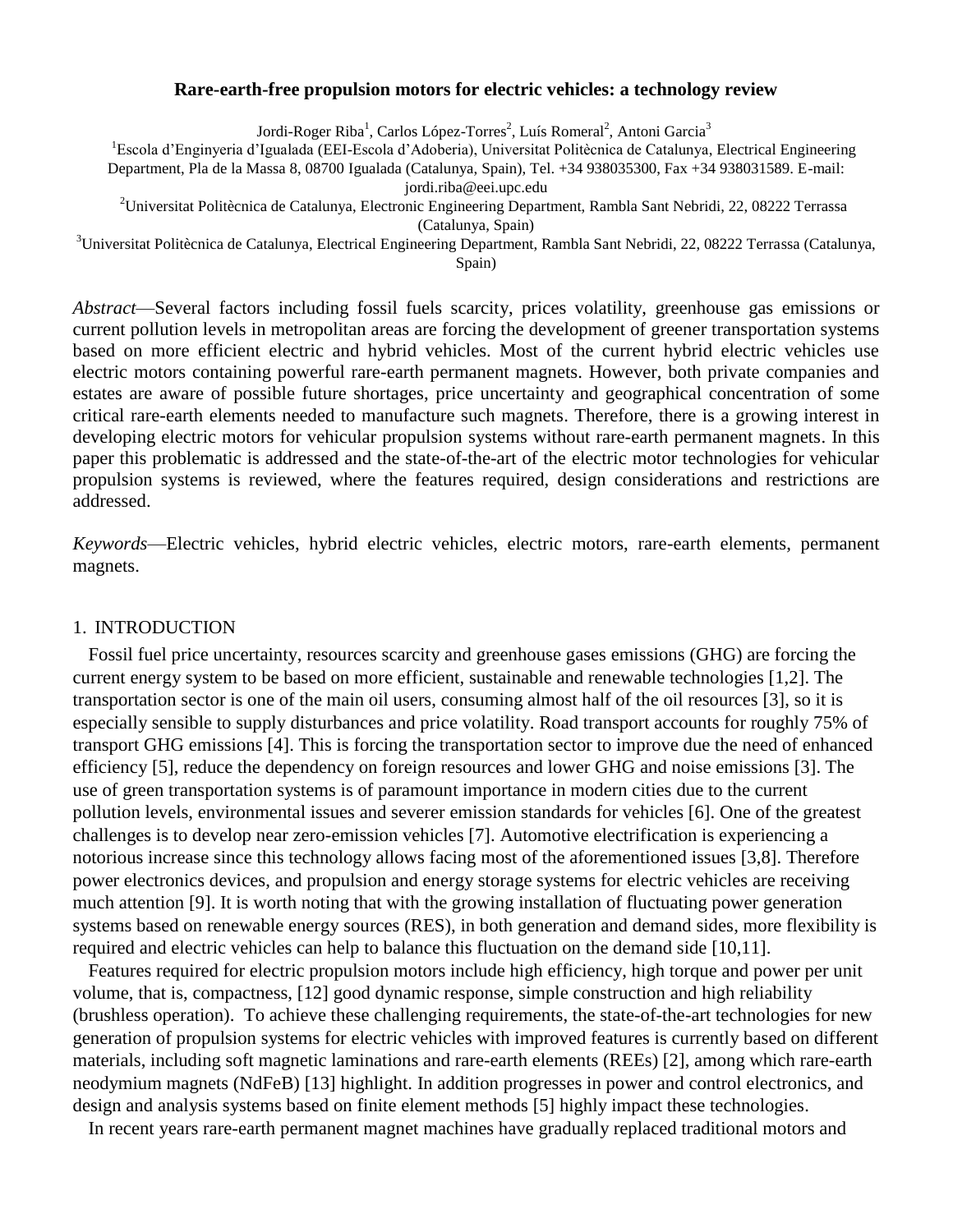generators in many applications [14], including automotive drives, wind generators or home appliances since they exhibit enhanced efficiency and power density [15–17]. As an example, modern low-speed direct drive generators for wind turbines have a rare-earth magnet content of around 650 kg/MW [18]. This had led to concerns of rapid depletion of REEs resources [2]. It is widely recognized that there is a geographical concentration of the REEs resources [19], since today China is the predominant supplier [20], with about 96% of the REEs' worldwide production [19,21], [21] although it has less than 40% of the proved reserves [22]. Although new mines are planned, they take several years to be productive [1,20]. In 2011, REEs products experienced a sudden price rise of about 600 percent due to reductions in export quotas from China [23]. According to [24], the current price of some REEs is too low to reflect their value, does not represent the shortage of the resources and does not compensate the environmental damage. An interesting option consists in recycling and reusing REEs, since it can help in reducing the total amount of primary rare-earth mineral to be used. However, REEs recycling rates are still extremely low, less than 1% [22]. Due to the multiple uses of REEs, their demand is expected to increase considerably in the future [19], so the risk of a limited supply chain is a focus of concern [25]. According to the European Commission [26] and the US Department of Energy (DOE) [27], some REEs are considered critical for the respective economies, since they can place regional industries in a vulnerable situation due to possible shortages or even to an imminent risk of supply interruption [28], and some of them, and especially dysprosium, show symptoms of serious scarcity [18]. Dysprosium and other REEs are often added to the NdFeB formulations to enhance their coercivity [14,29].

The cost of permanent magnets (PMs) can significantly determine the final cost of PM motors used in electrical propulsion applications [30]. Due to the above-described economic, environmental and geopolitical issues, nowadays there is a growing need to produce efficient electric motors which do not use rare-earth PMs [31]. Therefore the automotive industry is exploring different technologies based on environmentally friendly and available materials.

This paper reviews the state-of-the-art in electric motors technology without rare-earth PMs for vehicular propulsion systems. The paper intends to make a comprehensive review of the most popular technologies under research or under development/application, thus identifying the strong and weak points of each technology and the challenges to be faced. A comparative analysis based on the torque density, machine constant of mechanical power and maximum efficiency of the different technologies is also performed, which is based on data published in recent scientific publications.

# 2. RARE-EARTH MATERIALS FOR PERMANENT MAGNETS

This section reviews the rare-earth materials commonly used for PMs in electrical rotating machines, their main features and environmental issues.

Rare-earth elements (REEs) are more abundant in the earth's crust than the name suggests [32], since the name refers to the historical difficulties in identifying and purifying REEs [2], although some heavy REEs are less common [33]. However, REEs mining is only cost-effective in a limited number of locations due to the separation complexity and the ore grade of the deposits [32]. REEs mining also produces environmental problems such as the ones related to the radioactive minerals associated with REEs [33].

REEs have a wide range of applications, including automobile and petroleum refining catalysts, fiber optics, electronics, lamp phosphors for color flat panel displays, compact electric motors for electric vehicles (EVs) or direct drive generators for wind power applications [1,21]. REEs are key elements in the change to a low-carbon greener economy [22]. According to the IUPAC there are 17 REEs (scandium, yttrium and the 15 lanthanides) [1,22,34,35] from which samarium (Sm), terbium (Tb), neodymium (Nd) and dysprosium (Dy) highlight to manufacture high performance PMs. The last two elements are of especial importance to produce PMs for efficient and compact electric propulsion machines. Although neodymium is quite common, dysprosium is one of the rarest ones [32]. Samarium cobalt magnets exhibit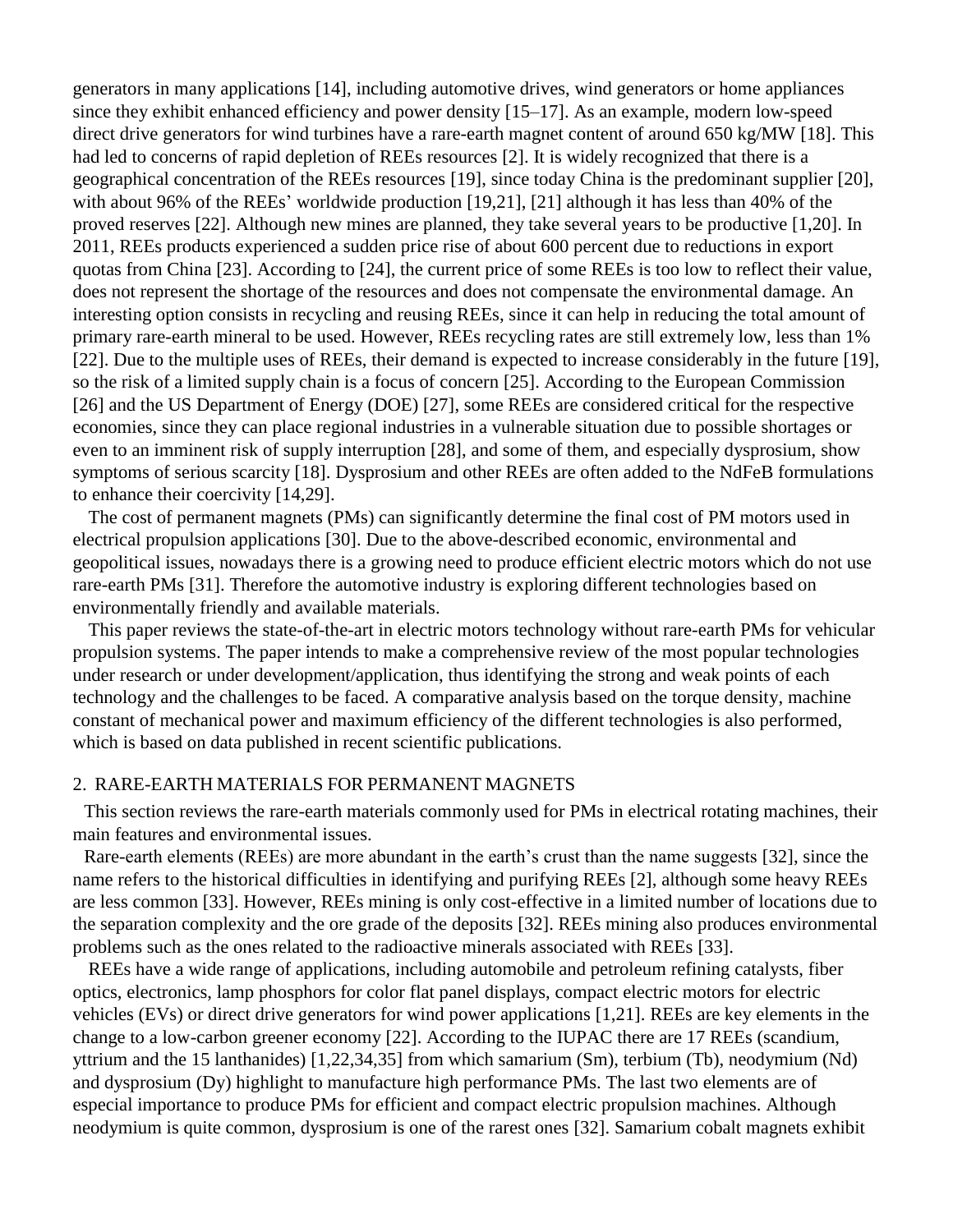higher operating temperature than neodymium magnets (NdFeB) [36] but neodymium magnets offer the maximum energy product, a measure of the capacity to retain and provide magnetic flux [21], so they exceed the magnetic properties of samarium cobalt magnets [35].

PMs can be classified in three main groups, i.e. alnico, ferrite and rare-earth magnets. However, the PMs market splits approximately 2:1 between neodymium and hard ferrite magnets, whose costs are in a proportion of more than 25:1 [37].

Alnico magnets mainly contain aluminum, nickel, cobalt, iron, and some grades may also include copper and titanium or other elements like silicon or zirconium [38]. These magnets exhibit high remanent magnetic induction *B<sup>r</sup>* and allow high temperature operation. However, they can be easily demagnetized because of the low coercive field *H<sup>c</sup>* [39]. Worldwide there is a reduced but stable demand for this kind of magnets [37].

Ferrite magnets, also known as ceramic magnets, are mainly composed of ferric oxide, which is abundant in supply, but they may also contain strontium or barium or a combination of both elements [39]. The most common formulations are  $S_fFe_{12}O_{19}$  and  $BaFe_{12}O_{19}$ . Ferrite PMs also present a very high electric resistivity, therefore minimizing eddy current losses when used in electric motors but they present a low energy product (*BH*)<sub>max</sub>. Ferrites are inexpensive magnets [38], quite easy to produce and represent roughly one-third of the PM sales [37]. The remaining two-thirds are mostly rare-earth PMs. Ferrite magnets are the best placed candidates to replace NdFeB magnets in rare-earth-free electric motors for EVs.

Samarium cobalt magnets are rare-earth magnets which, apart from samarium and cobalt, may also contain zirconium and iron. They are often classified into two categories,  $\rm SmCo_5$  and  $\rm Sm_2Co_{17}$ , which are referred to as 1:5 and 2:17 [39]. It is estimated that about 5% of the total trade of rare-earth magnets belong to the samarium cobalt family [37].

Neodymium-iron-boron magnets, known as NdFeB, are the most popular [18] and powerful PMs, so they are the most used in electric machines. Since iron and neodymium are relatively abundant, these magnets have similar or lower cost than samarium cobalt magnets. Neodymium alloys usually are composed of two rare-earth elements parts (essentially neodymium with possibly a minor substitution of dysprosium, praseodymium or terbium) to 14 iron parts and one boron part [39]. The addition of praseodymium in combination with or substituting neodymium, as well as dysprosium and terbium allows increasing the operating temperature [18,27], although the addition of these elements can decrease the magnetization of NdFeB magnets. However, the supply situation of both dysprosium and terbium is precarious, as reflected by the market price, which is 9 and 15 times that of neodymium [40], respectively, since these two REEs are among the most critical elements in terms of supply risk [19,40,41] although some studies reveal that the exhaustion of their reserves is not an imminent concern [2].

Table 1 shows some of the most important physical properties of the main types of PMs according to [39]. Since each magnet category has different compositions, each property has a range of values.

#### **HERE TABLE 1**

#### 3. ELECTRIC VEHICLES (EVS) ARCHITECTURES

The concept of EV is not new but came back in the late 1990s [42]. An electric vehicle (EV) is any vehicle whose driving power is partially or totally supplied from an onboard battery pack [11]. There are three main types of EVs, that is, hybrid electric vehicles (HEVs), plug-in electric vehicles (PHEVs) and full electric vehicles (FEVs) [4] whose main configurations are shown in Fig. 1.

#### **HERE FIGURE 1**

EVs with energy storage capacity allow operating in the regenerative braking mode, thus converting some of the kinetic energy lost during braking or coasting into electricity, which is stored in the battery.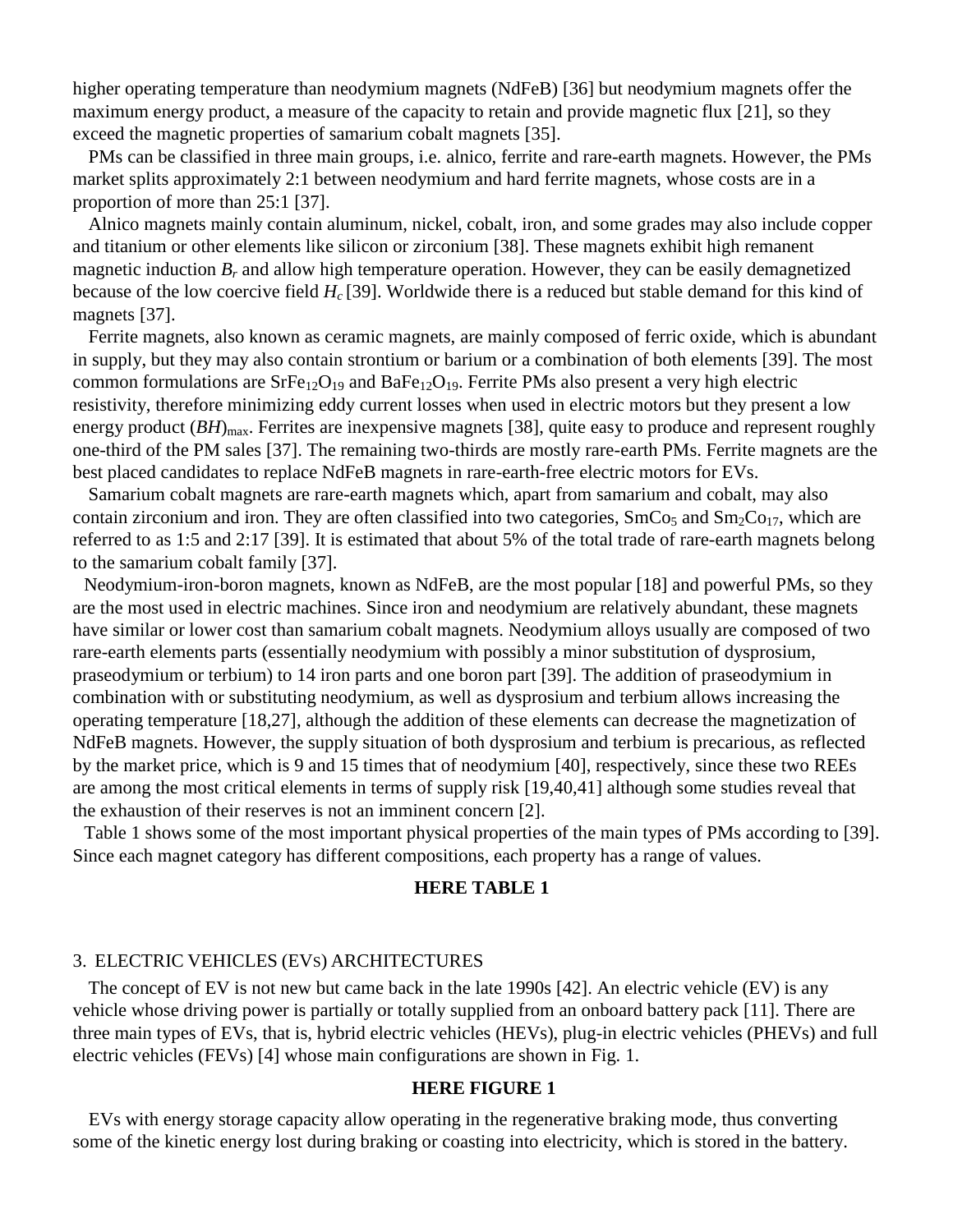The stored energy is later used to power the motor whenever the vehicle operates in electric mode. By this way the driving range can be increased by 10-25% [8]. Since ICE-powered vehicles are less efficient than EVs, the latter ones allow to significantly reduce the operating costs [8]. PEVs and FEVs allow recharging the battery externally from the grid [11], thus increasing energy conversion efficiency and lowering GHG emissions with respect to HEVs, since they both improve when increasing the charge depleting mode range [43]. FEVs are fully powered by the grid, so they operate in the battery depleting mode, thus requiring a larger battery pack, whereas in HEVs and PHEVs the ICE can act as a back-up to recharge the battery pack or to propel the vehicle directly or in combination with the electric motor. FEVs offer lesser travelling range, mainly because the price and weight limitations of current battery technology. Due to the presence of the ICE and the electric motor/generator, HEVs and PHEVs are more complex and include more components than FEVs, therefore requiring more compact electric motors/generators.

# 4. ELECTRIC MOTOR REQUIREMENTS FOR EVS

It is well-known that for a given rated power, high speed motors provide a lower shaft torque, thus requiring less iron and copper since they generate a lower magnetic flux and torque. Therefore high speed motors have reduced weight and size compared to low speed machines [44].

Electric machines for EVs propulsion systems require different characteristics than those commonly used in industrial processes. For example, EVs perform frequent starts and stops, need high acceleration rate for fast starting and capability to work in harsh environments [6]. Motor drives for EVs require high efficiency over a wide speed and torque region, high torque and power densities, fast dynamic response, simple construction, high reliability [12], reasonable cost, regenerative braking capability, good controllability and low acoustic noise. Fault tolerant capability is also an essential issue [44]. Therefore, motor drive requirements for EVs include high torque at low speed for fast starting, and high power at high speeds for cruising. For urban driving it is also necessary high efficiency in the low torque and low speed region [45]. Low rotor inertia and smooth torque are also valuable, since low inertia allows making the driving more comfortable, especially for direct drive motors, whereas a smooth torque reduces vibrations and wear in mechanical components [9]. The torque-speed characteristic (see Fig. 2) of the motor greatly affects vehicle performance.

## **HERE FIGURE 2**

As shown in Fig. 2, the motor can provide the rated torque up to the rated or base speed, thus reaching the rated power. Beyond the base speed, the operation is limited by the constant power speed range (CPSR) region. The extension of the CPSR region depends on the motor technology, the particular motor design and the applied control strategy [44]. An extended constant power region allows reducing the rated power of the motor and consequently its weight. Therefore a wide CPSR is desirable, but at the expense of passing performance at high-speed. Motors with a wide CPSR region perform better at higher speeds whereas motors with a narrow constant power region perform better at lower speeds since they can accelerate very fast from standstill [46]. According to [44] a ratio of maximum speed to base speed of 5-6 minimizes the power rating while maximizing regenerative braking capability and acceleration performance.

Other requirements include the use of environmentally friendly materials and simple manufacturing processes. As explained, it is also important to use available and environmentally friendly materials [47] with no supply risk, therefore it is desirable to replace REEs in motors using PM materials. To this end, motors based on ferrite PMs are under research and development. The challenge is to design rare-earth-free motors which are competitive with rare-earth PM motors in terms of efficiency and torque-speed characteristic.

DC motors have been used in EVs propulsion systems, mainly due to its simple control and high starting torque [6]. Conventional DC motors are brushed machines including coils in the stator and rotor excitation.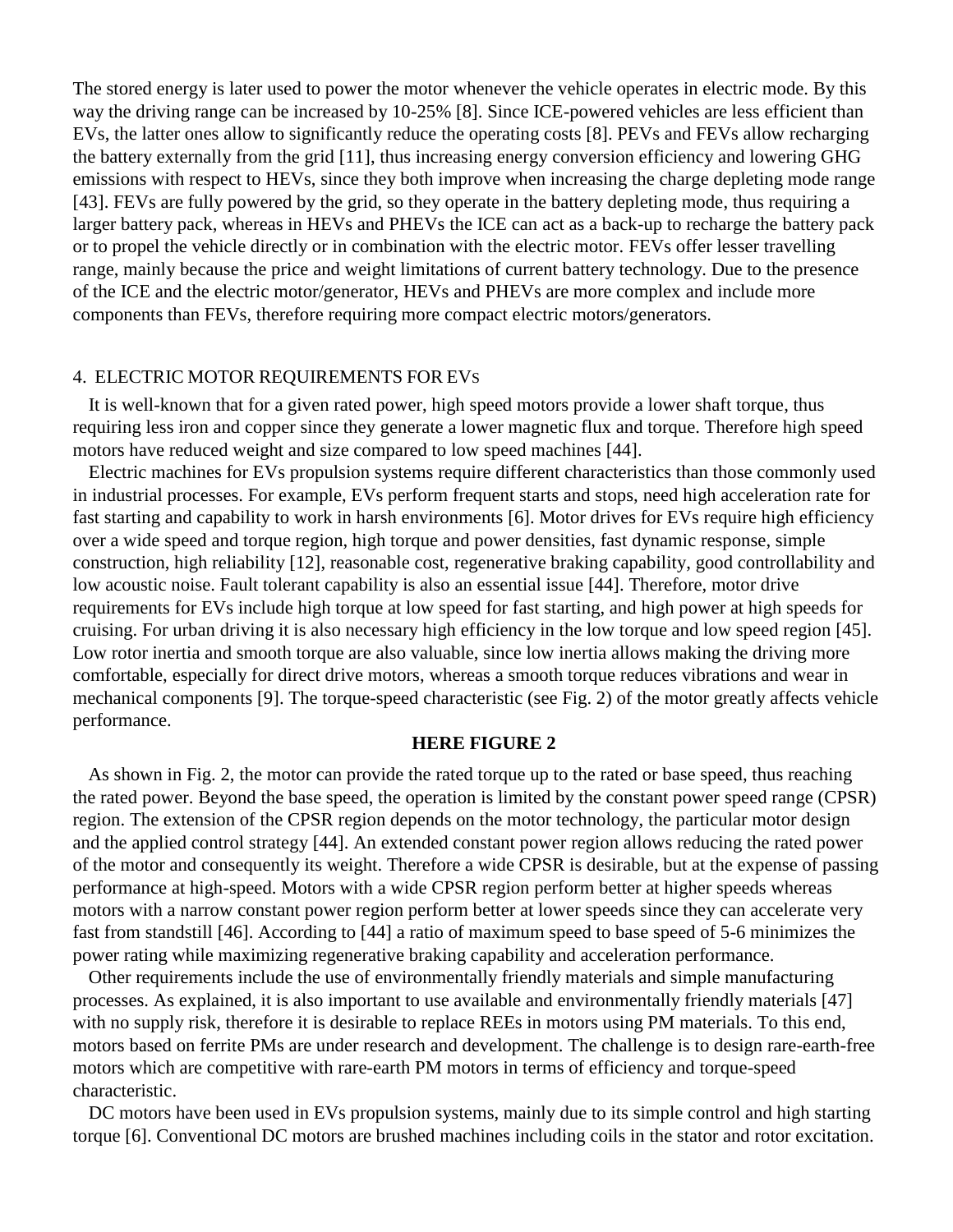The armature windings in the rotor are supplied through the mechanical commutator which is in contact with the brushes and acts as a rotary switch. However, the windings in the rotor generate power losses, the commutator requires periodic maintenance, especially in harsh environments, being this is a critical issue in EVs. The extra losses in the rotor reduce the efficiency of these machines while limiting the power density since rotor cooling is always more challenging than stator cooling. Traditional brushed DC motors also generate sparks that are dangerous in hazardous atmospheres.

Wound rotor synchronous motors (WR-SMs) have been widely applied in many applications. They usually have a three-phase winding in the stator and a DC field excitation winding in the rotor which allows operating in the field weakening region, thus easily extending the CPSR. Traditional WR-SMs require brush slip rings to supply the rotor excitation, thus producing rotor losses, so cooling may be critical and the power density must be lowered to deal with the rotor losses [9].

Brushed DC motors were widely used in variable-speed industrial applications before the development and commercialization of power electronics [48], however they were replaced by AC motors in many applications. At the end of the nineties some commercial FEVs were powered by DC motors, for example Renault Express and Renault Clio with a very limited volume of production [49].

Wound rotor synchronous motors (WR-SMs) have been applied in commercial FEVs such as Renault Kangoo I (2001-2003) although FEVs driven by WR-SMs are still being commercialized, for example Renault ZOE and Renault Fluence [48,50,51].

Therefore, both brushed DC motors and WR-SMs are not analyzed in this paper since they don't meet the efficiency and power density requirements for EVs propulsion systems [9]. Therefore, brushless motors are more desirable than brushed machines for this application.

Table 2 shows a comparative analysis of the most used electric motors for vehicular propulsion systems, that is, induction motors (IMs), rare-earth PM synchronous motors (PMSMs) and switched reluctance motors (SRMs), which compares features such as the efficiency, weight, cost or efficiency among others [44,52]. However Table 2 does not consider factors such as materials' availability and supply risk as discussed in this paper.

# **HERE TABLE 2**

Results summarized in Table 2 clearly show that the brushed DC motor is the one with lowest score. It is well-known that PM motors can be subjected to demagnetization problems as stated in several works [16,17,53,54], therefore this issue must be contemplated during the design stage by selecting suitable PM materials and by means of an appropriate magnetic design.

Some strategies to increase torque and power densities in different motor types is reported in [55], which include the use of concentrated windings in PM synchronous motors, an increase of the DC bus voltage, the application of improved cooling systems or the use of reluctance torque ,which is cost-effective and contributes to reduce the no-load losses, since it provides low magnetic flux. In addition, the use of power electronic devices based on silicon carbide or gallium nitride allow increasing the operating temperature, so the current density of the windings can be increased and therefore the torque density. In [55] it is stated that by applying these strategies rare-earth-free motors can achieve similar torque and power density than those of current rare-earth PM motors.

# 5. ELECTRIC MOTORS WITHOUT RARE-EARTH PMS

In this section the electric motors summarized in Fig. 3 are reviewed.

#### **HERE FIGURE 3**

# 5.1 Squirrel cage induction motors (SCIMs)

Squirrel cage IMs (SCIMs) are brushless alternating current (AC) machines fed by sinusoidal voltagescurrents, which are widely applied in industrial applications and for electrical propulsion systems [6,56]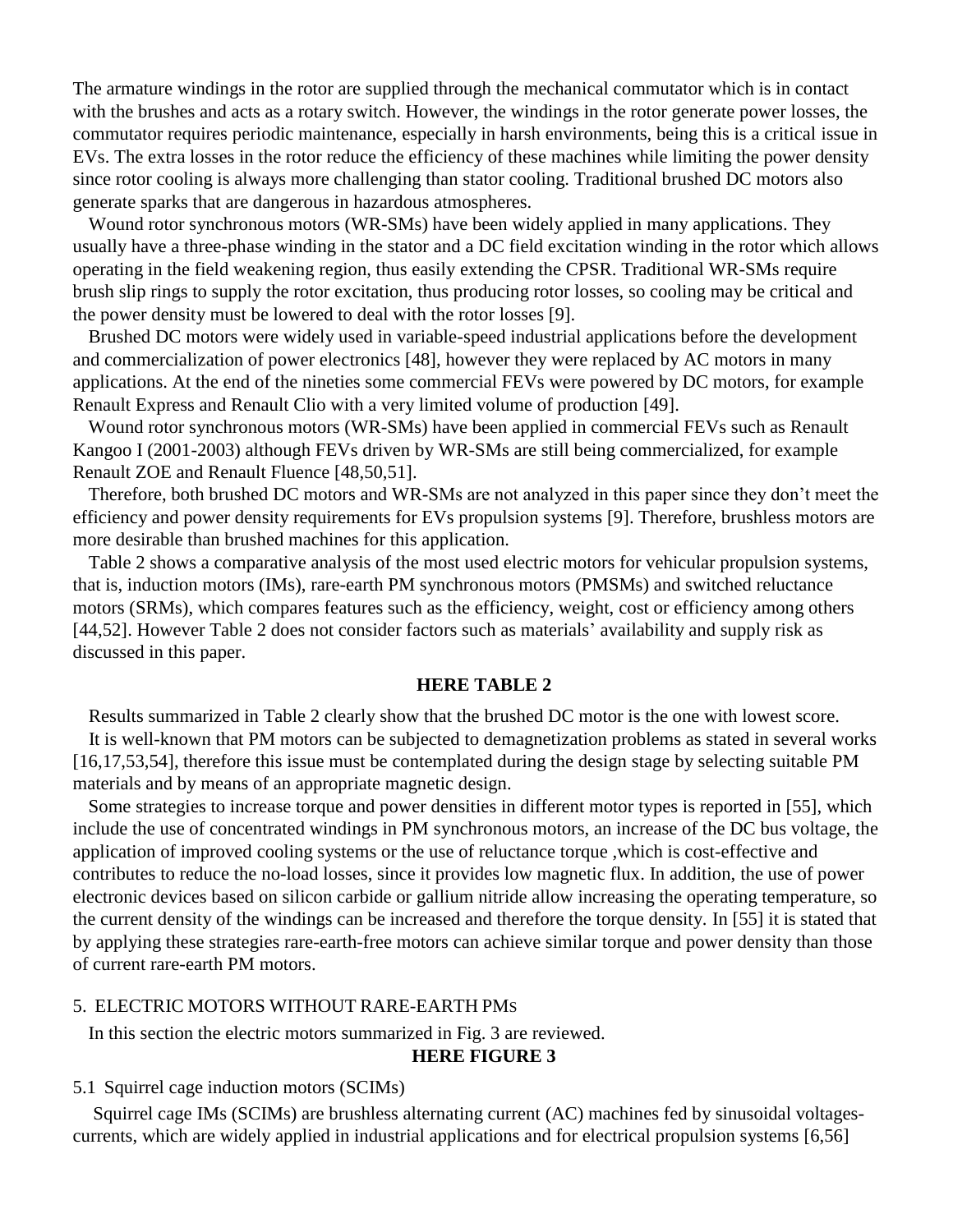since they offer high simplicity, low cost, reliability, robustness, low torque ripple, low maintenance needs and ability to operate in harsh environments. SCIMs are being applied in some commercial FEVs including electric cars, buses and light trucks [9]. Some examples of electric cars driven by SCIMs are the Tesla S-2014, Tazzari Zero, Mercedes-Benz B-Class Electric Drive, Mahindra e2o [51], Toyota RAV4 [55]. Other examples are the Newton light electric truck from Smith Electric Vehicles that in the first version was equipped with a three-phase SCIM [57] or the Optare solo EV battery electric bus [58].

SCIMs are asynchronous machines, that is, the speed of the rotating field generated by the stator windings and the rotor speed are different. SCIMs have a simple structure compared with other motor types, which facilitates the design and manufacture [57]. In addition they don't use any type of PM but cheaper materials. Although three-phase SCIMs are the most habitual, motors with higher number of phases are being developed since they allow increasing power density, reducing torque pulsations and the current per phase [58]. The rotor contains a cast aluminum cage in which the rotor currents are induced by the rotating magnetic field generated by the stator windings. The interaction between the rotating magnetic field and the magnetic field generated by the rotor currents produces the electromagnetic torque. Efficiency can be boosted by using rotor bars and end rings of copper instead of aluminum [59,60]. Fig. 4 shows the cross-section of a SCIM.

#### **HERE FIGURE 4**

SCIMs present inherent drawbacks, including difficult control at low speed operation, low power factor under light load conditions, high starting currents [3], low efficiency and low inverter usage [6]. The magnetization current, which is absorbed even under no-load conditions, increases copper losses and the rating of the electronic converter [9]. By applying suitable control techniques, the maximum torque can be attained during starting while keeping starting current low. SCIMs can also be applied in in-wheel applications by using an outer cage rotor, thus increasing the air gap diameter and therefore the output torque [61]. It is notorious that SCIMs have lower torque density and less efficiency than other motor types [57]. Therefore, SCIMs are more applied in FEVs than in HEVs or PHEVs due to the space restrictions imposed by the latter two types of vehicles. The maximum speed is usually limited to10000 r/min [44]. By applying flux weakening techniques, the constant power range can be extended up to 4–5 times the base speed, which is a key requirement for EVs [6].

Different speed and torque control techniques are being applied. The simpler of them is the scalar control, which changes the magnitude and the frequency of the phase voltages. However, its performance under transient conditions is limited. To improve performance during transient conditions, field oriented control (FOC) and direct torque control (DTC) are being applied, although sensorless control methods, that is, drives without a speed or position sensor, are receiving much attention.

#### 5.2 PM brushless motors

PM brushless motors can be categorized as brushless DC (also known as BLDC motors) and brushless AC (also known as PM synchronous machines or PMSMs) [6]. Both PMSMs and BLDC machines have a permanent magnet rotor, but they present a different stator winding arrangement. BLDC motors are trapezoidally wound, have a trapezoidal back-EMF [62] and are often fed by rectangular-shaped phase currents. This allows applying a very simple control method by using a position feedback strategy that senses the rotor just six times each revolution [62]. BLDC motors evolved from brushed DC motors in order to remove the commutator and the brushes. BLDCs can be understood as inverted DC machines, since the rectangular shaped currents are applied to the stator (in a brushed DC machine the rotor currents are approximately rectangular), whereas the field excitation is transferred to the rotor, which is generated by means of PMs. PMSMs are an evolution of the wound rotor synchronous machines, in which the field winding with the brushes and slip rings are replaced by PMs. The stator of a PMSM is very similar to that of the induction machine. PMSMs are sinusoidally wound, generate a sinusoidal back-EMF [63] and are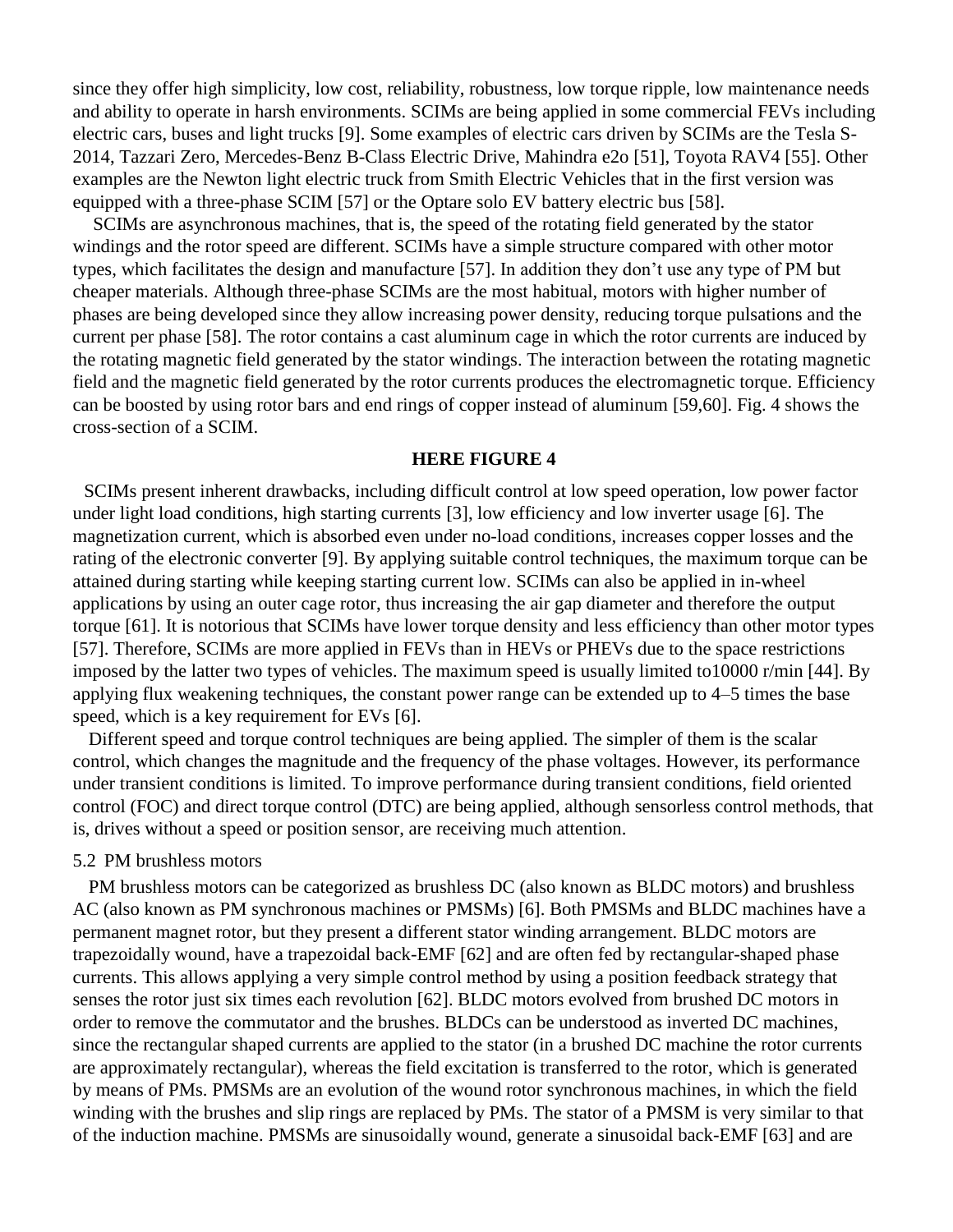fed by sinusoidal currents [46]. These differences with respect to BLDC motors lead to important differences in both the motor drive behavior and the control algorithms to be applied, so PMSMs present better features for EVs traction systems.

Although typical PM machines have radial field design, axial field designs can offer certain advantages in some power ranges in regards to torque-to-inertia ratio and power density [63]. Axial flux designs are also preferred for in-wheel applications.

PMSMs have been widely applied in EVs propulsion systems. However, in most of the applications rareearth PM are used [64,65] because of their superior magnetic properties, although PMSMs with high efficiency can be designed with low magnet mass [66]. Rare-earth PMSMs exhibit appealing features including high power and torque densities, synchronous speed, high efficiency, precise torque control or maintenance free operation [54,67]. However, PMSMs present some drawbacks such as limited field weakening capability that restricts the constant power region, which is especially notorious in surface mounted PMSMs (SPMSMs) machines and less critical in machines with interior PMs (IPMSMs), or possible demagnetization problems induced by mechanical impacts, high temperature rises or short circuit effects. Therefore both safety [46] and fault tolerant operation [6] are critical issues.

Fig. 5 shows two IPMSMs with tangentially and V shaped embedded PMs.

#### **HERE FIGURE 5**

Compared to surface magnets, interior magnets are more protected, both mechanically and magnetically. Therefore, IPMSMs are more robust and often use more PMs than SPMSMs. IPMSMs generate higher flux density in the air gap and are more applied for extended constant power operation [6]. However, this solution presents a higher cost due to manufacturing difficulties and may reduce the maximum allowable speed [46]. IPMSMs present an inherent saliency which provides the machine a supplementary reluctance torque, thus improving motor performance [9].

The torque in PMSMs has two components, the reluctant torque which is due to the saliency, and the alignment torque due to the interaction between the magnetic field generated by the stator currents and the PMs in the rotor. The saliency is measured by means of the ratio  $L_d/L_q$  between the direct-axis and the quadrature-axis inductances [68]. SPMSMs present similar direct and quadrature axis inductances,  $L_d \approx L_a$ , as the permeability of the PMs is almost that of air [63], whereas in IPMSMs the saliency ratio can typically be in the range  $L_d/L_q \approx 1.5$ -2.5 [9]. When  $L_d \neq L_q$  a reluctance torque is generated which adds up to the alignment torque, thus increasing the total torque, the torque density [63] and extending the CPSR as occurs in IPMSMs [68].

Nowadays, rare-earth IPMSMs are possibly the most used machines in EVs [69] since the use of rareearth magnets allows lighter motors with enhanced torque and power densities, higher efficiency and suitability for sensorless control because of its rotor saliency [70]. However, the weight of rare-earth PMs deeply impacts the cost of propulsion motors for EVs [55]. When using rare-earth PMs, the supply risk and high cost of rare-earth PMs can be critical issues. Therefore, many efforts are underway to develop rareearth-free motors to substitute IPMSMs [71,72]. The key points in designing rare-earth-free motors are the power and torque densities and the efficiency.

Ferrite magnets are being deeply studied to replace rare-earth magnets. Ferrite PMs have much lower electrical conductivity than NdFeB magnets, therefore presenting very low losses due to eddy currents, thus reducing demagnetization occurrence [71]. However, ferrite magnets have much lower residual induction field and maximum energy product than NdFeB magnets, so ferrite magnets cannot directly replace NdFeB magnets in PM machines because they generate much less magnetic flux density [68]. Despite of these facts, in [73] two axial flux ferrite PM motors are claimed to be competitive in terms of torque/power density and efficiency with respect the rare-earth PM motor of the Toyota Prius 2010 HEV. In [73] it is also stated that PMSMS with ferrite PMs are most well-suited to replace rare-earth PM motors than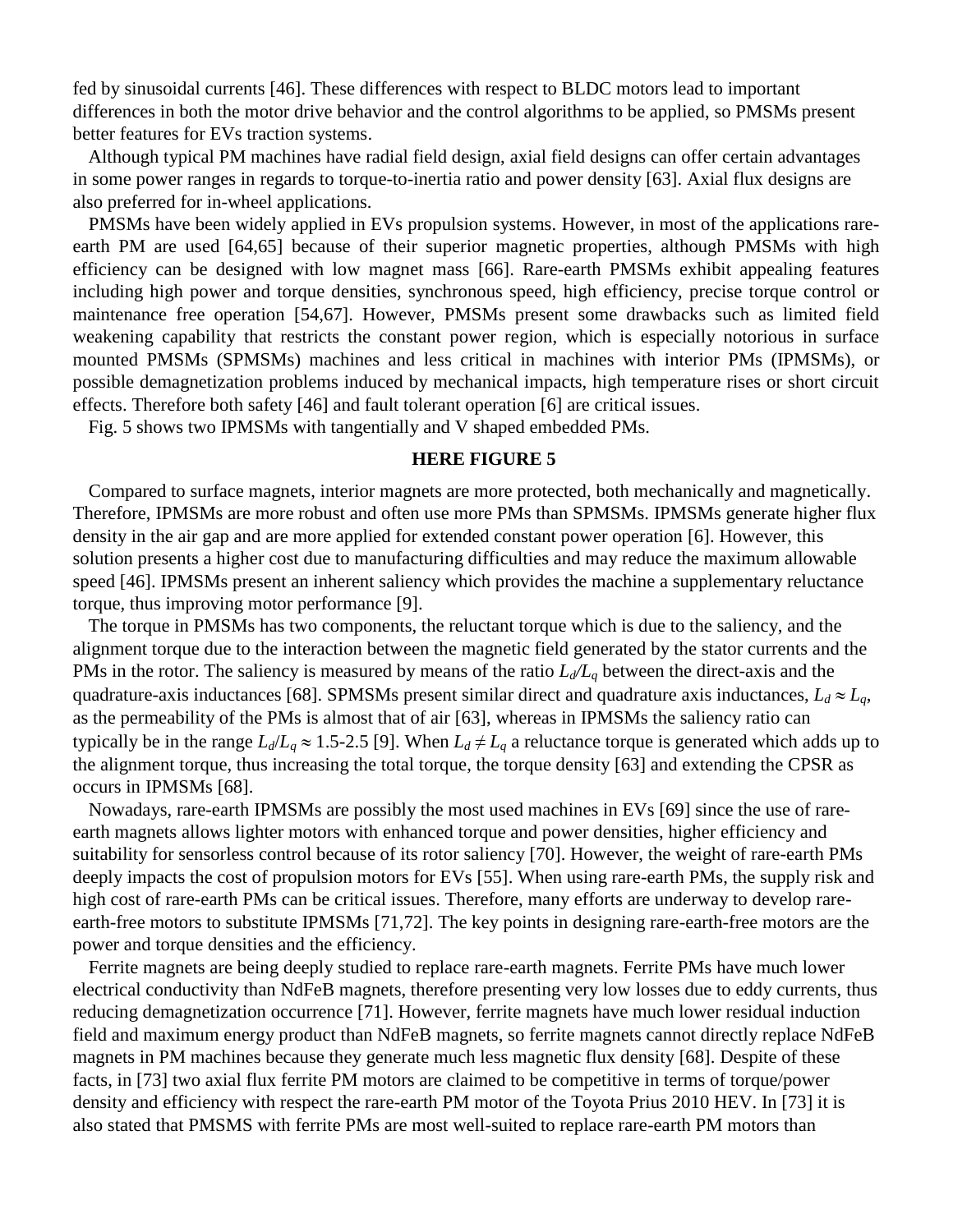induction motors or SRMs. Other authors are developing PMSMs based on ferrite PMs for electric traction applications, and it seems that there is a tendency of using axial flux machines, especially for in-wheel applications [74–77].

Nowadays, most of the commercial FEVs are driven by PMSMs. Some examples are the BMW i3, Nissan Leaf, Volkswagen e-Golf, Mitsubishi i-MiEV, Volkswagen e-UP, Citroën C-Zero, Peugeot iOn, Citroën Berlingo Electric, Ford Focus Electric, Fiat 500e, Bolloré Bluecar, Chevrolet Spark EV, Kia Soul EV, Mercedes-Benz Vito E-Cell or Smart fortwo ED among others [51]. Although most of them are based on rare-earth motors, the tendency is to minimize the permanent magnet content [9]. Recently, an European consortium with 30 partners from 9 European countries under the direction of Infineon has developed a spoke rotor PMSM that uses ferrite magnets with a similar or better power density than an equivalent induction motor [50,78]. The Department of Energy of the United States is financing a similar project called FreedomCar to develop a spoke rotor PMSM with ferrite magnets [79].

## 5.3 Switched reluctance machines (SRMs)

SRMs are brushless machines [80] that present a doubly salient structure since both rotor and stator have salient-pole structure. The stator has wound field windings similar to the stator windings of DC motors. The rotor has neither windings nor PMs. The rotor tends to shift towards the position of the excited stator winding, in order to maximize the inductance (minimize the reluctance) [81], thus aligning the rotor pole with the closest stator pole. To maintain the rotor in motion, it is required to excite the stator poles in a sequence, which is done by an electronic controller. Conventional inner rotor SRMs have radial flux and doubly saliency, as shown in Fig. 6, although axial flux and outer rotor topologies exist.

## **HERE FIGURE 6**

SRMs can have different phases number, being most frequent 3 or 4 phases. SRMs are usually fed by shifted pulsed DC phase voltages, whereas the phase currents have a near trapezoidal shape. To generate sufficient reluctance torque, SRMs must work under deep saturation conditions; therefore the air gap is usually very small and the magnetic properties of the stator and rotor steel laminations are especially important [81]. Since the power flows through the narrow air gap in the radial direction, important radial forces, vibrations and acoustic noise are generated [9,82]. SRMs present inherent fault tolerant capability since they have concentrated phase windings which are independent and isolated from each other. Therefore, when a phase fails, the SRM may still operate at reduced power with the remaining healthy phases [44].

SRMs are simple and inexpensive machines because of their simple construction, easy assembly and therefore easy manufacturing [6,57,80], in part due to the absence of windings and PMs in the rotor [44], and offer an extended CPSR up to 7 [46], these being very appealing features for gearless EV drives. Since SRMs are PM-free machines, they allow high temperature operation [69,82]. SRMs also exhibit low rotor inertia and high start-up torque and therefore fast acceleration capability [3]. SRMs have concentrated windings which have good thermal performance and therefore inherent fault tolerant capability. In addition, SRMs are easily cooled since the heat generated by both iron and copper loss is mainly concentrated in the stator [44]. Test results also prove higher power density than IMs [46]. However, SRMs present inherent limitations, including high torque ripple, high vibrations and acoustic noise levels and complex control due to the high nonlinear behavior or higher iron losses compared to IPMSMs because the higher frequency of the flux, thus presenting lower efficiency [57].

According to [83], to improve torque density and efficiency and the operating area, the number of stator and rotor pols must be increased, extremely low-loss laminations must be used and the continuous current mode of operation must be applied at high speeds.

Some authors are considering the possibility of adding permanent magnets within the stator structure to further increase the torque density and efficiency while minimizing torque ripple [84,85]. However these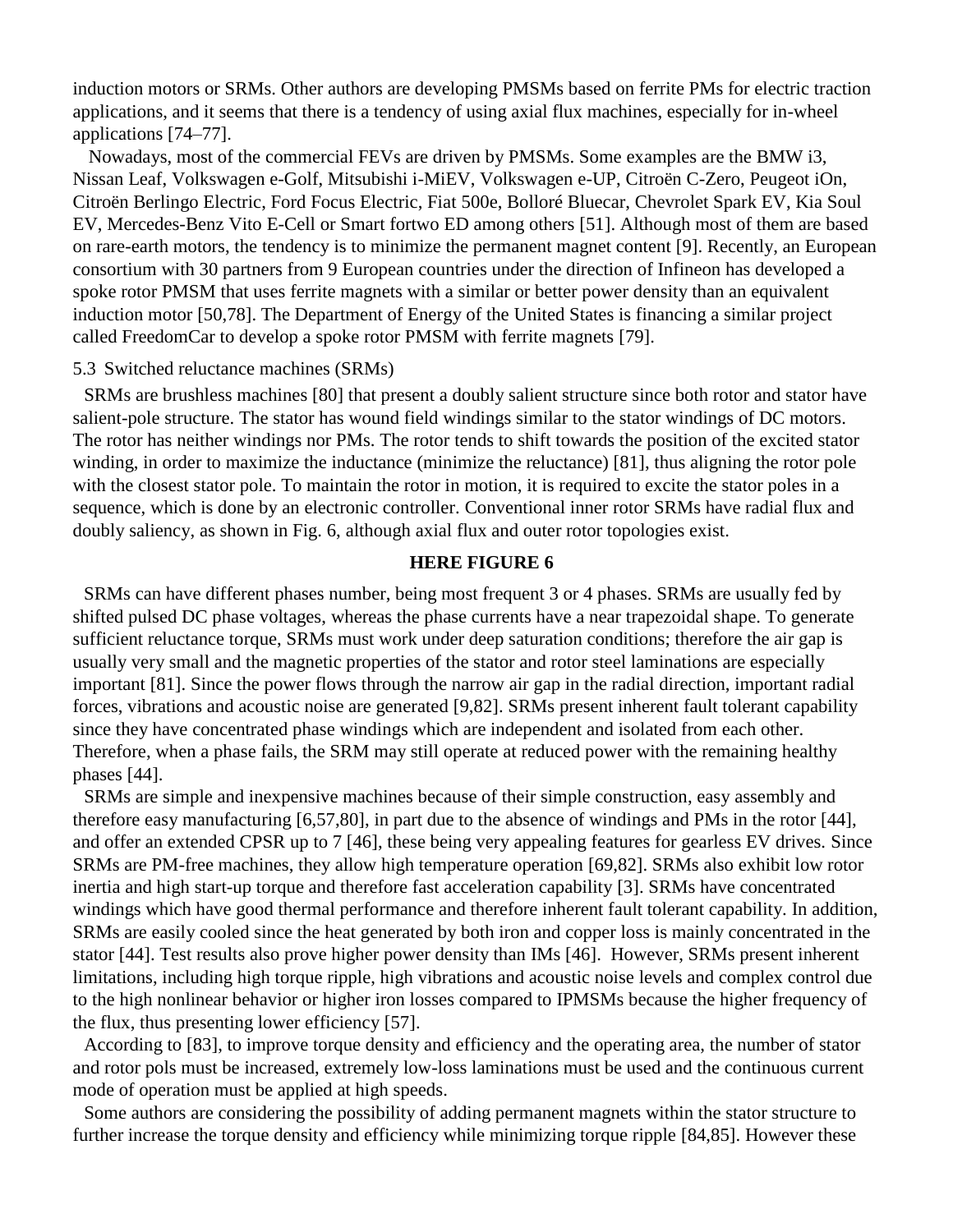motor types are still under research and are not considered in this paper.

To the authors' knowledge there are still no commercially available FEVs incorporating SRMs although several manufacturers including Rocky Mountain Technologies [86] or US Motors [87] among others commercialize SRMs for industrial applications in the range 0.4-160 kW.

## 5.4 Flux switching machines (FSMs)

Flux switching motors (FSMs) are double salient brushless machines that are being studied for traction applications [88]. The stator contains both the DC field winding and the armature windings, the latter ones being usually fed by sinusoidal three-phase voltages/currents [89,90] thus reducing vibrations and acoustic noise compared to SRMs. The DC field winding, which establishes the stator flux, can be replaced by PMs. FSMs require supplying both windings continuously throughout the motor operation. By reversing the current polarity in the armature windings, the direction of the magnetic flux in the stator is switched from a pair of stator poles to a quadrature pair of stator poles, thus controlling the stator poles to which the rotor is attracted. As the rotor contains neither windings nor PMs, it presents a simple and strong structure, thus being suitable for high speed operation [88]. Although inner rotor FSMs are more common, they also can be constructed with outer rotor geometry [88,91] for in-wheel applications.

 FSMs can be classified into wounded field FSMs (WFFSMs), permanent magnet FSMs (PMFSMs) and hybrid excitation FSMs (HEFSM), the latter ones combining both field excitation coils and PMs as main flux sources [92]. Different linear FSM topologies have been developed [93], some of them include hybrid excitation, that is, combine three-phase windings and PMs [94,95]. PMFSMs are also being developed using ferrite PMs [96]. However, PMFSMs exhibit limited CPSR due to poor field weakening capabilities. The CPSR can be greatly extended by replacing the PMs by DC field windings, that is, by using WFFSMs [97]. Therefore WFFSMs are well-suited for EVs propulsion systems.

Appealing features of FSMs include simple construction and easy manufacture, robustness since the rotor is a single piece of magnetic steel laminations [98] with neither PMs nor windings, high air gap flux density and therefore high power and torque densities [97,99,100]. Therefore FSMs can be used in harsh environments. However FSMs exhibit higher copper losses and an inherent large torque ripple, due to the reluctance torque and especially due to the cogging torque which is the main component of the torque [99]. This effect also generates vibrations and acoustic noise, which are especially notorious at low speed operation [101]. Fig. 7 shows the cross-sections of a WFFSM and a PMFSM.

## **HERE FIGURE 7**

Some manufacturers such as Technelec Ltd. [102] offer FSMs for industrial applications. However, to the authors' knowledge there are still no commercially available FEVs driven by FSMs although there are initiatives to develop FSMs for EV applications [103].

## 5.5 Synchronous reluctance motor (SynRM)

As the name indicates, SynRMs are synchronous machines usually supplied by three-phase AC voltages. The ducted rotor of a SynRM is made of magnetic steel laminations with neither current-conducting paths nor windings or PMs. Therefore rotor losses are very low. The only component of the torque in a SynRM is the reluctance torque [104], therefore SynRMs must present a very high salience ratio  $L_d/L_q$  to increase the efficiency, maximum torque, power factor and constant-power speed range (CPSR) [70]. To this end a multi flux barrier structure is applied in the rotor [9], with the flux barriers perpendicular to the flux lines. The flux barriers guide the flux through the desired paths, that is, whereas the q-axis flux is blocked by the flux barriers, the d-axis flux is guided through an iron path [105]. This design strategy, jointly with the use of axially-laminated (ALA) rotors, allows obtaining a reasonably small *L<sup>q</sup>* inductance due to the large air gap path [104]. The salience ratio can be increased by appropriate placement, number and geometry of flux barriers, a challenging design task. The rotor has low inertia because of the air flux barriers [106]. Since the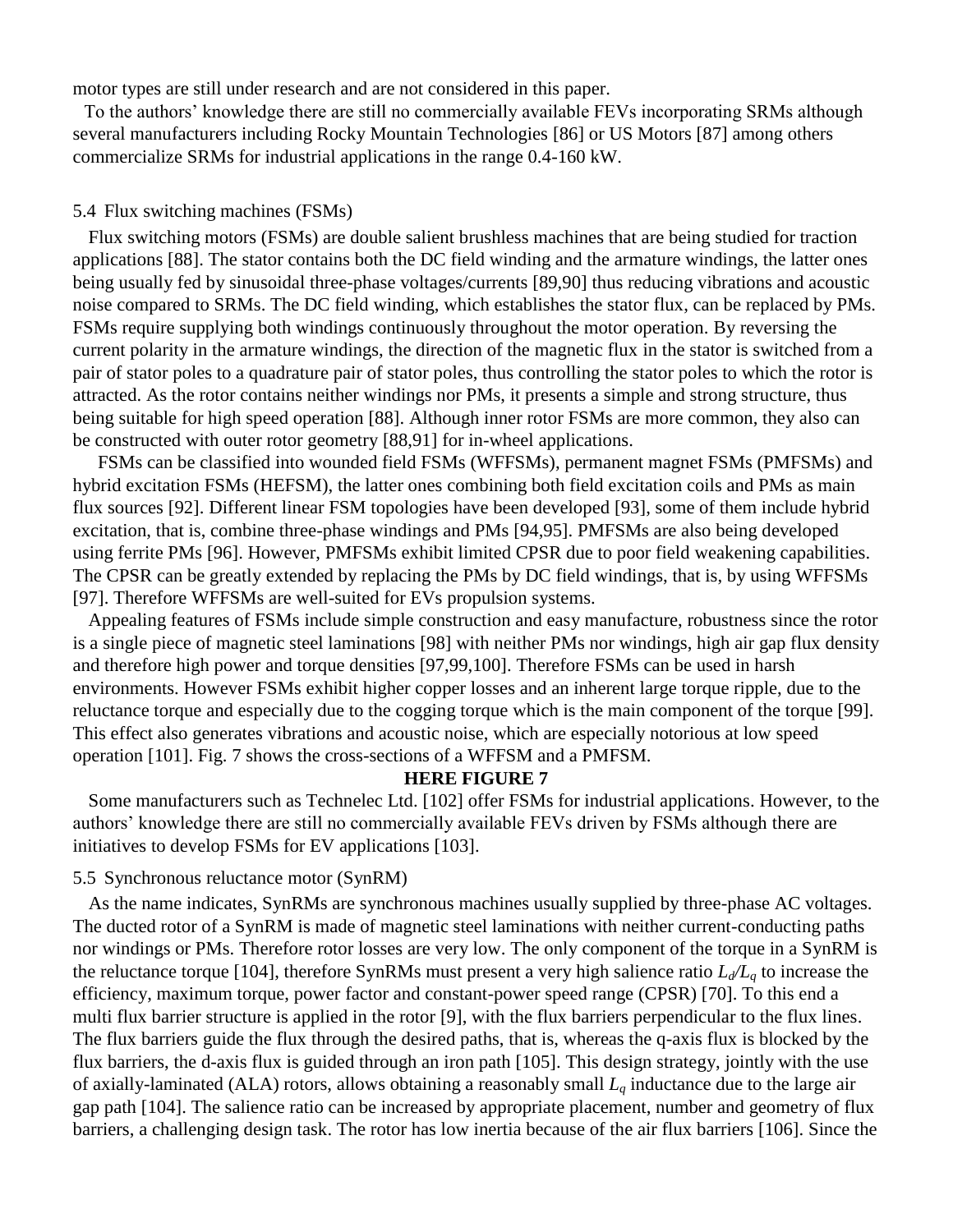rotor is only made of magnetic steel laminations and the stator is very similar to that of a conventional induction motor, SynRMs are easy to manufacture [88]. However, SynRMs have lower efficiency, torque density and power factor than PMSMs [72] although SynRMs are competitive with induction machines in terms of power factor, inverter kVA requirements, and easy speed control without encoders even at low or zero speed operation [104]. SynRMs are usually controlled by either vector or direct torque control.

Main weaknesses of SynRMs are high torque ripple [107] and low torque density which can be partially overcome by an adequate design of the magnetic configuration of the rotor [88]. Appropriate selection of the number of flux barriers taking care of their geometry [107] and rotor skewing by one stator slot pitch allows drastically dropping the torque ripple while reducing slightly the average torque [104].

Different motor manufacturers such as Kaiser Motoren [108], ABB [109] or REEL [110] commercialize magnet-free SynRMs for industrial applications in the range 0.55 to 315 kW. Recently Ricardo [111] has announced the development of a 85 kW SynRM prototype intended for electric vehicles.

## 5.6 Ferrite-PM-Assisted synchronous reluctance motor (PMa-SynRM)

According to [88], the cost of rare-earth PMs can be about 60% the total costs of materials of an IPMSM machine. Therefore, by replacing the rare-earth PMs by ferrite magnets the material costs can be reduced by 50%.

Torque density and torque production capability in SynRMs can be increased by incorporating magnets in the rotor [112,113], thus resulting a PMa-SynRM, which is a promising candidate to propel EVs. This motor is similar to an IPMSM. The ferrite magnets are inserted in the rotor flux barriers on the quadrature axis to increase the saliency ratio [9]. PMs' polarity is selected to counteract the magnetic flux in the q-axis to minimize  $L_q$ , thus maximizing the  $L_d/L_q$  saliency ratio [114,115], so PMa-SynRMs increase the reluctance torque, which is much greater than the alignment torque [71]. Due to the cost and supply risk issues associated to rare-earth PMs, PMa-SynRMs based on cost effective ferrite PMs are being developed. PMa-SynRMs combine the features of PM and reluctance machines, thus presenting high efficiency, high density, high power factor and a wide speed range.

The air flux barriers partially protect the PMs against demagnetization [114,116] although there is a risk of demagnetization when operating at extremely low temperatures [117].

PMa-SynRMs use lower PMs mass than IPMSMs [107], thus inducing lower back-EMF and lower shortcircuit currents [106]. In addition they use ferrite instead of NdFeB PMs and the flux-linkages due to PMs are smaller compared to those of conventional IPMSMs [114]. In IPMSMs the main component of the flux comes from the PMs, so the repulsion torque is the main torque component, however PMa-SynRMs maximize the reluctance torque [115].

A conventional three phase inverter can be used to drive the motor PMa-SynRM [115]. PMa-SynRMs are often most saturated than SynRMs because the supplementary flux of the PMs [118].

The structure of PMa-SynRMs is very similar to that of IPMSMs, but the rotor is designed to raise the magnetic saliency in order to further increase the reluctance torque, thus enhancing flux weakening performance at high speed operation and increasing the power density [71,119] and the overload capability [107]. To maximize the magnetic saliency and thus the reluctance torque, the rotor has a multi-layered cavity structure with buried ferrite PMs, as displayed in Fig. 8.

### **HERE FIGURE 8**

To the authors' knowledge there are still no commercially available FEVs incorporating PMa-SynRMs although motor manufacturers such as Kaiser Motoren [108] commercialize rare-earth PMa-SynRMs for industrial applications. The authors of this work are also developing a 60 kW ferrite PMa-SynRM prototype for electric vehicle applications.

5.7 Comparison of different motors without rare-earth PMs

Fig. 9 compares the maximum efficiency and torque density of the different motors types analyzed in this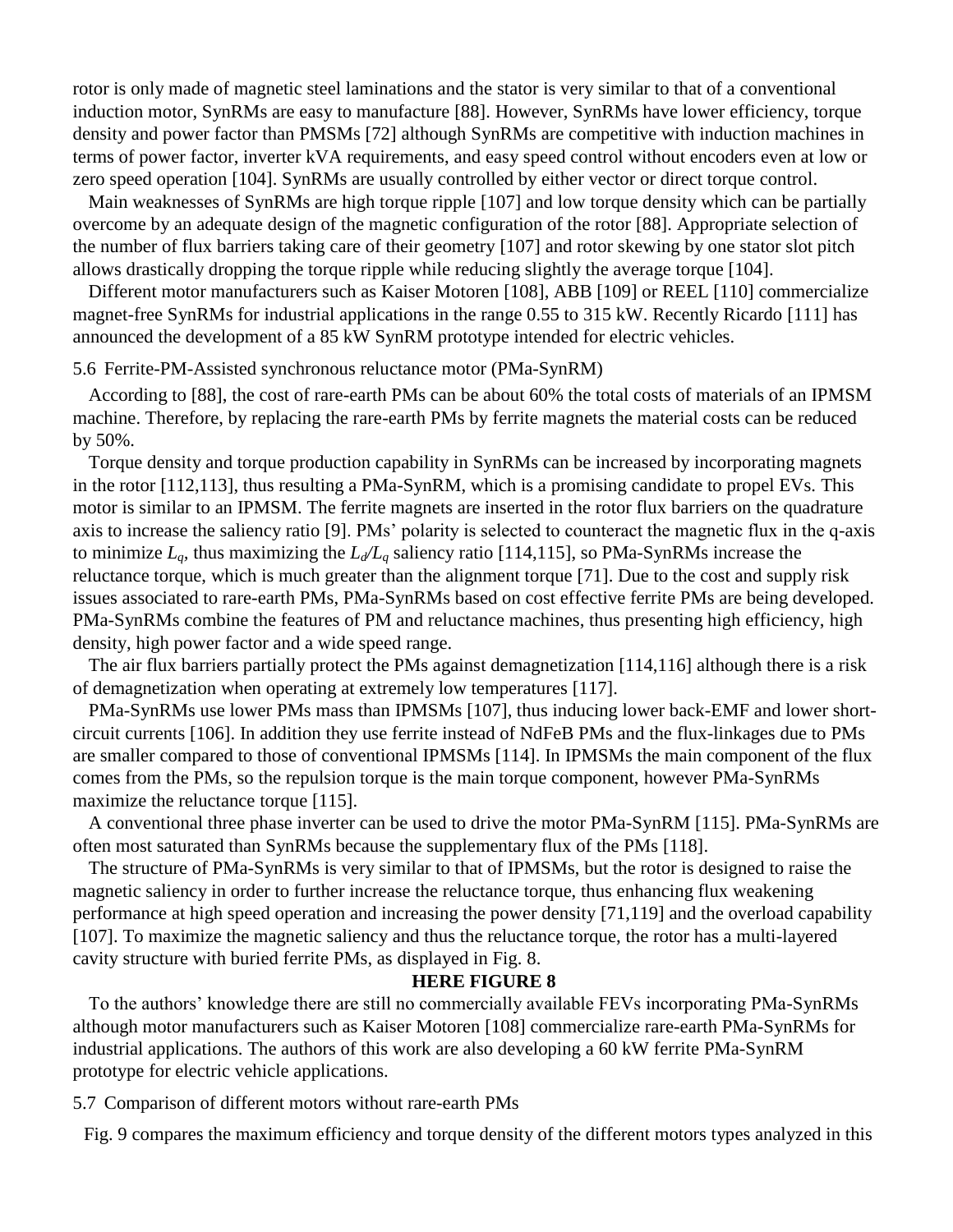paper based on data found in the bibliography. The rare-earth based IPMSM of the third-generation HEV Toyota Prius has also been included since it is often taken as a reference machine.

## **HERE FIGURE 9**

Another interesting performance index which allows comparing different machines is the machine constant of mechanical power [131,132],

$$
C_{\text{mec}} = \frac{P_{\text{mec}}}{D^2 \cdot l_{\text{eff}} \cdot n_{\text{rated}}}
$$
 (1)

*Pmec* being the mechanical power in kW, *D* the bore diameter in m, *leff* the effective length of the stator stack in m ( $l_{eff} = l + 2 \cdot g$ , where *l* is the stack length and *g* the air gap) and  $n_{rated}$  the rated frequency of the rotor in  $s^{-1}$ . As deduced from (1), the machine constant of mechanical power, expressed in kW $\cdot$ s/m<sup>3</sup>, takes into account the output rotor power per unit active volume and per unit speed since it is normalized with respect to  $D^2 \cdot l_{\text{eff}}$  and  $n_{\text{rated}}$ , respectively. The machine constant of mechanical power can be interpreted as a mechanical utilization factor of the analyzed machine and allows comparing the performance of different machines in a different way than it does the torque density.

Fig. 10 compares the machine constant of mechanical power and the maximum efficiency of the different motors types analyzed in this paper based on data found in the technical bibliography.

## **HERE FIGURE 10**

It is worth pointing out that the data presented in Figs. 9 and 10 have been obtained from different motor types and configurations with different power and speed ranges and different current densities and cooling systems. In addition, some of these motors are manufactured prototypes whereas others are based on finite element method simulations, thus the results must be carefully interpreted. As illustrated in Figs. 9 and 10, among the analyzed motor types, that is, SRM, WFFSM, PMFSM, PMaSynRM, PMSM and SCIM there is not a clear candidate. Other factors such as torque ripple, audible noise and vibrations, ease of manufacture, robustness, fault tolerant capability, CPSR region or facility of control among others must be taken into account to select a determined machine. Therefore, it has to be deeply analyzed which motor type is the one that better fulfills the constraints and target values of the specific application dealt with.

#### 6. CONCLUSION

Although many of the current electric motors for HEVs and FEVs are using rare-earth PMs, there are different possibilities to develop rare-earth-free electric motors for such applications. This work has done a deep literature review in this field, which is generating a growing interest due to the cost and supply risks concerns related to rare-earth PMs. The results presented show that some of the rare-earth-free motors reviewed can achieve similar performance in terms of torque density, efficiency or machine constant of mechanical power as compared to the state-of-the-art rare-earth based electric motors. In addition some of them have other interesting features including lower cost, better ruggedness, higher temperature operation, impossibility of being demagnetized, wider CPSR or improved efficiency, this last being a very appealing feature to extend the vehicle range. Due to the higher complexity and number of components in HEVs and PHEVs, they require more compacted motors than FEVs. As a result, when dealing with a particular application, it has to be analyzed in detail to find out which motor type can satisfy the target values. Therefore, when considering other aspects like efficiency, material costs and supply risk among others, rare-earth-free motors can be competitive with respect to the reference rare-earth based motors.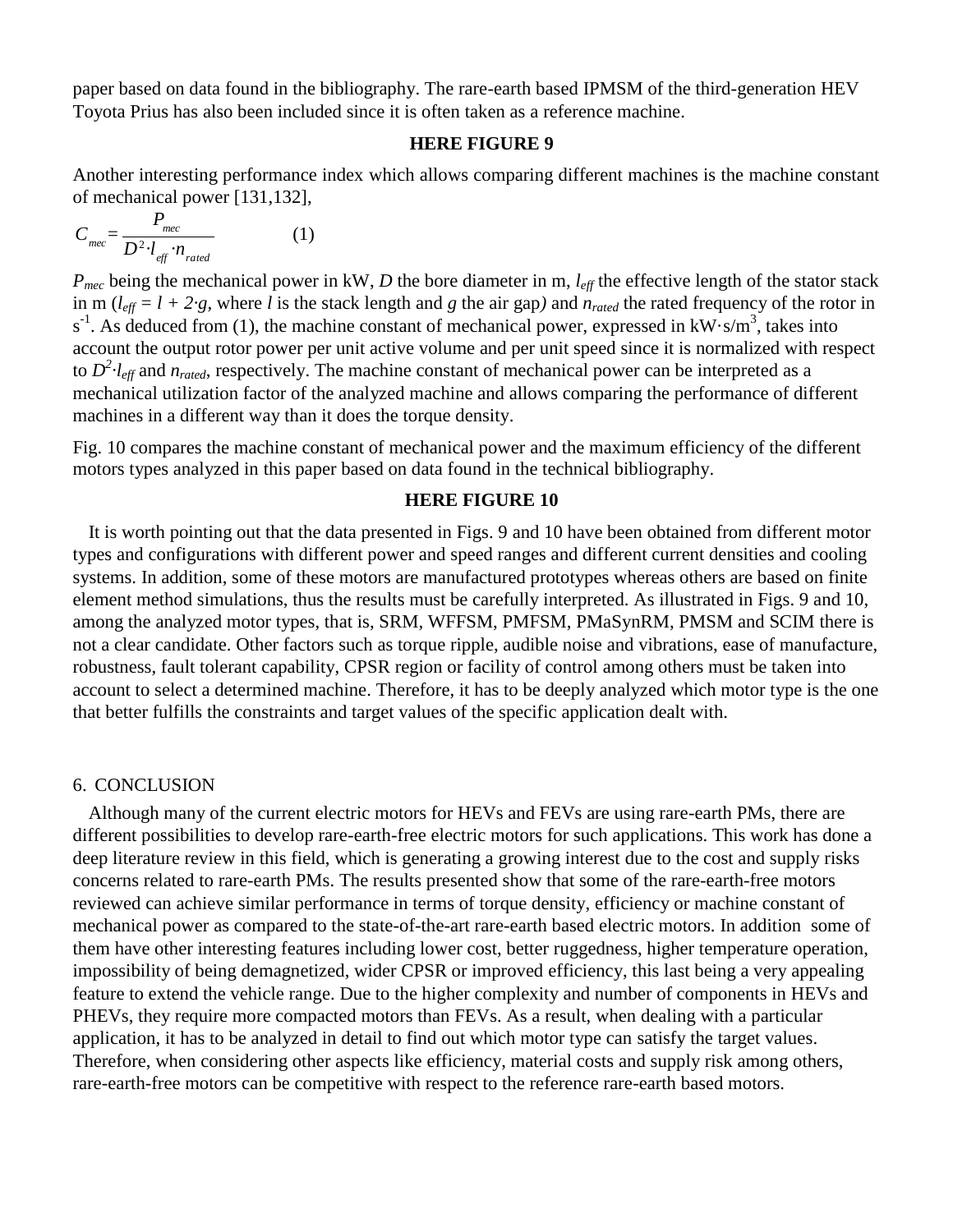# ACKNOWLEDGEMENTS

This work was supported in part by the Spanish Ministry of Science and Technology under the TRA2013- 46757-R research Project, and by the Catalan Agència de Gestió d'Ajuts Universitaris i de Recerca, under the AGAUR 2014 SGR-101 Research Project.

# REFERENCES

- [1] Hoenderdaal S, Tercero Espinoza L, Marscheider-Weidemann F, Graus W. Can a dysprosium shortage threaten green energy technologies? Energy 2013;49:344–55. doi:10.1016/j.energy.2012.10.043.
- [2] Habib K, Wenzel H. Exploring rare earths supply constraints for the emerging clean energy technologies and the role of recycling. J Clean Prod 2014;84:348–59. doi:10.1016/j.jclepro.2014.04.035.
- [3] Amjad S, Neelakrishnan S, Rudramoorthy R. Review of design considerations and technological challenges for successful development and deployment of plug-in hybrid electric vehicles. Renew Sustain Energy Rev 2010;14:1104–10.
- [4] Poullikkas A. Sustainable options for electric vehicle technologies. Renew Sustain Energy Rev 2015;41:1277–87. doi:10.1016/j.rser.2014.09.016.
- [5] Collocott SJ, Dunlop JB, Gwan PB, Kalan B a., Lovatt HC, Wu W, et al. Applications of rare-earth permanent magnets in electrical machines: from motors for niche applications to hybrid electric vehicles. In: Assoc. CMM and D, editor. 2004 China Magn. Symp., vol. 315, Xi'an: China Magnetic Materials and Devices Assoc.; 1999, p. 77–83.
- [6] Kumar L, Jain S. Electric propulsion system for electric vehicular technology: A review. Renew Sustain Energy Rev 2014;29:924–40. doi:10.1016/j.rser.2013.09.014.
- [7] Hannan M a., Azidin F a., Mohamed a. Hybrid electric vehicles and their challenges: A review. Renew Sustain Energy Rev 2014;29:135–50. doi:10.1016/j.rser.2013.08.097.
- [8] Tie SF, Tan CW. A review of energy sources and energy management system in electric vehicles. Renew Sustain Energy Rev 2013;20:82–102. doi:10.1016/j.rser.2012.11.077.
- [9] Boldea I, Tutelea LN, Parsa L, Dorrell D. Automotive electric propulsion systems with reduced or no permanent magnets: An overview. IEEE Trans Ind Electron 2014;61:5696–711. doi:10.1109/TIE.2014.2301754.
- [10] Dallinger D, Wietschel M. Grid integration of intermittent renewable energy sources using priceresponsive plug-in electric vehicles. Renew Sustain Energy Rev 2012;16:3370–82. doi:10.1016/j.rser.2012.02.019.
- [11] Richardson DB. Electric vehicles and the electric grid: A review of modeling approaches, Impacts, and renewable energy integration. Renew Sustain Energy Rev 2013;19:247–54. doi:10.1016/j.rser.2012.11.042.
- [12] Urresty JC, Riba JR, Delgado M, Romeral L. Detection of demagnetization faults in surfacemounted permanent magnet synchronous motors by means of the zero-sequence voltage component. IEEE Trans Energy Convers 2012;27:42–51. doi:10.1109/TEC.2011.2176127.
- [13] Ramsden VS, Watterson P a., Hunter GP, Zhu JG, Holliday WM, Lovatt HC, et al. Highperformance electric machines for renewable energy generation and efficient drives. Renew Energy 2001;22:159–67. doi:10.1016/S0960-1481(00)00054-9.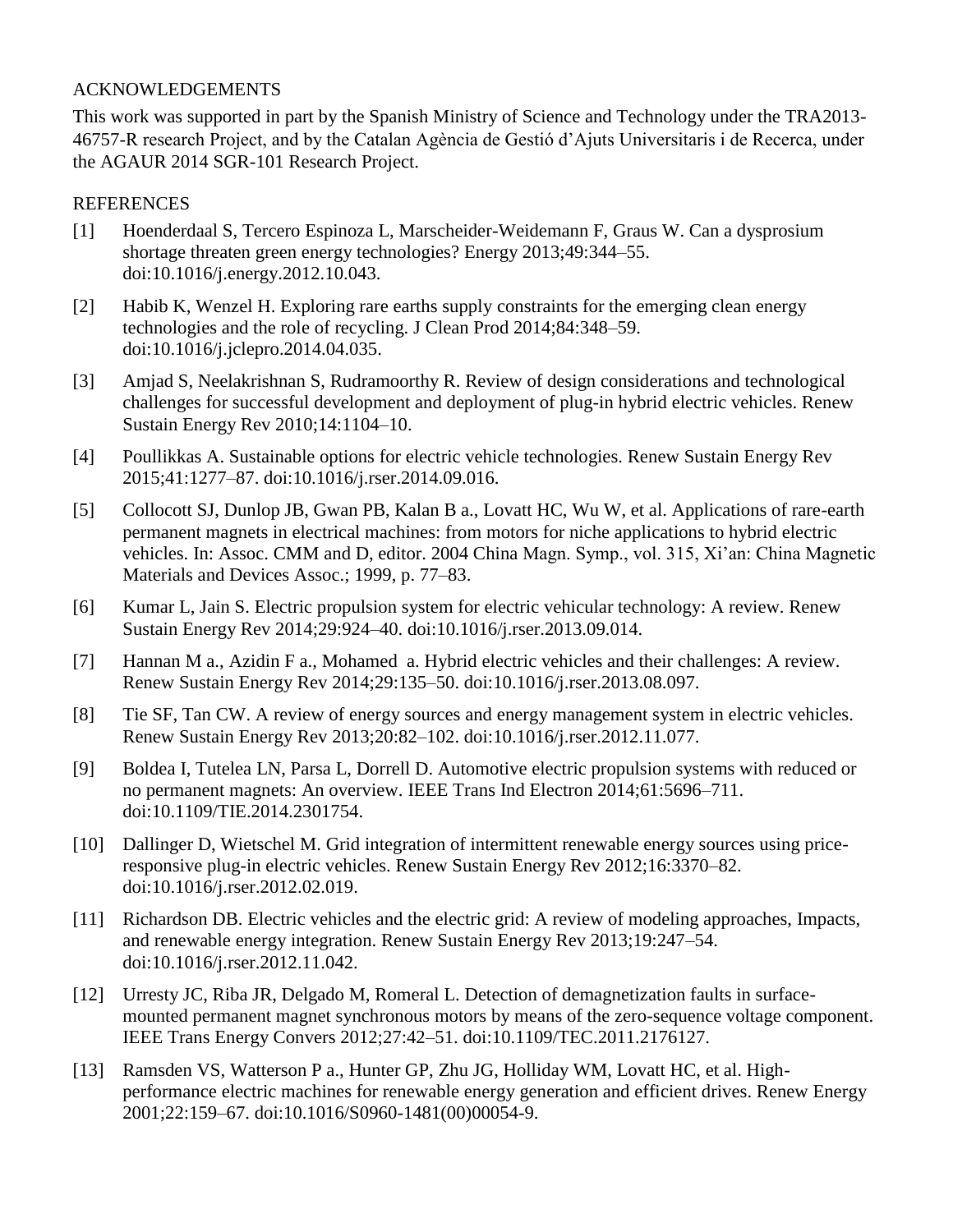- [14] Bai G, Gao RW, Sun Y, Han GB, Wang B. Study of high-coercivity sintered NdFeB magnets. J Magn Magn Mater 2007;308:20–3. doi:10.1016/j.jmmm.2006.04.029.
- [15] Romeral L, Urresty JC, Riba Ruiz JR, Garcia Espinosa A. Modeling of surface-mounted permanent magnet synchronous motors with stator winding interturn faults. IEEE Trans Ind Electron 2011;58:1576–85. doi:10.1109/TIE.2010.2062480.
- [16] Saavedra H, Urresty J-C, Riba J-R, Romeral L. Detection of interturn faults in PMSMs with different winding configurations. Energy Convers Manag 2014;79:534–42. doi:10.1016/j.enconman.2013.12.059.
- [17] Urresty JC, Riba JR, Romeral L. A back-emf based method to detect magnet failures in PMSMs. IEEE Trans Magn 2013;49:591–8. doi:10.1109/TMAG.2012.2207731.
- [18] Lacal-Arántegui R. Materials use in electricity generators in wind turbines state-of-the-art and future specifications. J Clean Prod 2015;87:275–83. doi:10.1016/j.jclepro.2014.09.047.
- [19] Elshkaki A, Graedel TE. Dysprosium, the balance problem, and wind power technology. Appl Energy 2014;136:548–59. doi:10.1016/j.apenergy.2014.09.064.
- [20] Smith Stegen K. Heavy rare earths, permanent magnets, and renewable energies: An imminent crisis. Energy Policy 2015;79:1–8. doi:10.1016/j.enpol.2014.12.015.
- [21] Dent PC. High performance magnet materials: risk supply chain. Adv Mater Process 2009:27–30.
- [22] Binnemans K, Jones PT, Blanpain B, Van Gerven T, Yang Y, Walton A, et al. Recycling of rare earths: A critical review. J Clean Prod 2013;51:1–22. doi:10.1016/j.jclepro.2012.12.037.
- [23] Machacek E, Fold N. Alternative value chains for rare earths: The Anglo-deposit developers. Resour Policy 2014;42:53–64. doi:10.1016/j.resourpol.2014.09.003.
- [24] Information Office of the State Council. The People's Republic of China. Situation and Policies of China's Rare Earth Industry. 2010. http://english.gov.cn/archive/white\_paper/2014/08/23/content\_281474983043156.htm (accessed March 10, 2015).
- [25] Ly V, Wu X, Smillie L, Shoji T, Kato a., Manabe a., et al. Low-temperature phase MnBi compound: A potential candidate for rare-earth free permanent magnets. J Alloys Compd 2014;615:285–90. doi:10.1016/j.jallcom.2014.01.120.
- [26] Critical raw materials for the EU: Report of the Ad-hoc Working Group on defining critical raw materials - European Commission n.d. http://ec.europa.eu/eip/rawmaterials/en/community/document/critical-raw-materials-eu-report-ad-hoc-working-group-definingcritical-raw (accessed March 10, 2015).
- [27] 2011 Critical Materials Strategy. U.S. Department of Energy 2011:1–191. doi:DOE/PI-0009.
- [28] Massari S, Ruberti M. Rare earth elements as critical raw materials: Focus on international markets and future strategies. Resour Policy 2013;38:36–43. doi:10.1016/j.resourpol.2012.07.001.
- [29] Goto R, Matsuura M, Sugimoto S, Tezuka N, Une Y, Sagawa M. Microstructure evaluation for Dyfree Nd-Fe-B sintered magnets with high coercivity. J Appl Phys 2012;111:07A739. doi:10.1063/1.3680190.
- [30] Fastenau RHJ, Van Loenen EJ. Applications of rare earth permanent magnets. J Magn Magn Mater 1996;157-158:1–6. doi:10.1016/0304-8853(95)01279-6.
- [31] Highly efficient industrial 11kW permanent magnet synchronous motor without rare-earth metals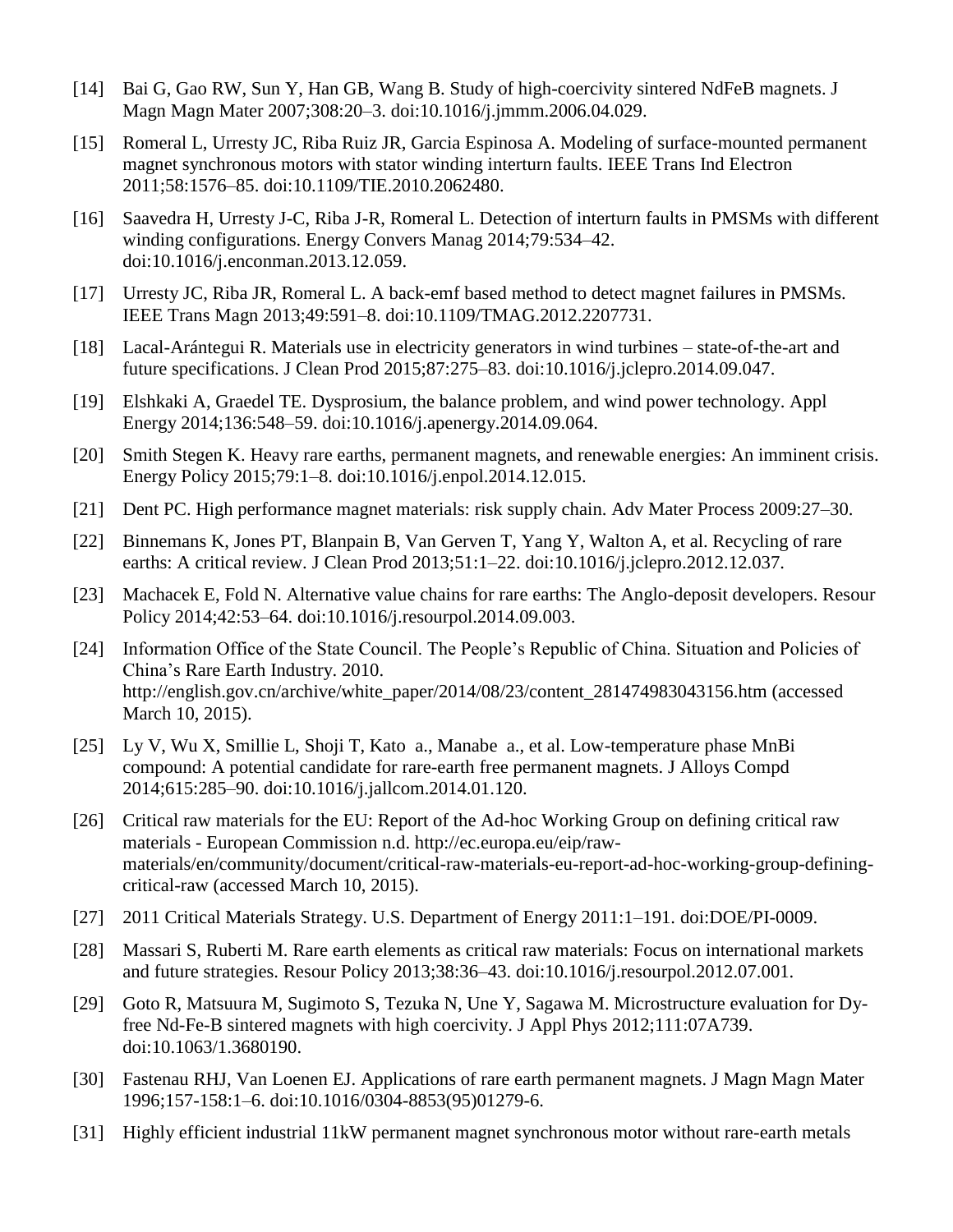n.d. http://www.hitachi.com/New/cnews/120411.html (accessed March 10, 2015).

- [32] Wübbeke J. Rare earth elements in China: Policies and narratives of reinventing an industry. Resour Policy 2013;38:1–11. doi:10.1016/j.resourpol.2013.05.005.
- [33] Kanazawa Y, Kamitani M. Rare earth minerals and resources in the world. J Alloys Compd 2006;408-412:1339–43. doi:10.1016/j.jallcom.2005.04.033.
- [34] Christmann P. A Forward Look into Rare Earth Supply and Demand: A Role for Sedimentary Phosphate Deposits? Procedia Eng 2014;83:19–26. doi:10.1016/j.proeng.2014.09.005.
- [35] Encinas-ferrer C, Valderrey-villar FJ, Hernandez-rodriguez C, Uson-sardaña A. The World Production and Trade of Rare Earth Elements: The Position of the Pacific Area \* 2014;13:209–20.
- [36] Peng L, Yang Q, Zhang H, Xu G, Zhang M, Wang J. Rare earth permanent magnets Sm2(Co, Fe, Cu, Zr)17 for high temperature applications. J Rare Earths 2008;26:378–82. doi:10.1016/S1002- 0721(08)60100-3.
- [37] Coey JMD. Permanent magnets: Plugging the gap. Scr Mater 2012;67:524–9. doi:10.1016/j.scriptamat.2012.04.036.
- [38] Lewis LH, Jiménez-Villacorta F. Perspectives on Permanent Magnetic Materials for Energy Conversion and Power Generation. Metall Mater Trans A 2012;44:2–20. doi:10.1007/s11661-012- 1278-2.
- [39] Magnetic Materials Producers Association. MMPA Standard 0100-00. Standard Specifications for Permanent Magnet Materials n.d. http://www.intemag.com/pdf/MMPA0100-00.pdf (accessed November 22, 2015).
- [40] Rare Earth Elements: The Global Supply Chain n.d. http://www.scor.com/en/sgrc/pac/motor/item/1513-rare-earth-elements-the-global-supplychain/1513-rare-earth-elements-the-global-supply-chain.html (accessed March 10, 2015).
- [41] Wellington T a, Mason TE. The effects of population growth and advancements in technology on global mineral supply. Resour Policy 2014;42:73–82. doi:10.1016/j.resourpol.2014.10.006.
- [42] Grosjean C, Herrera Miranda P, Perrin M, Poggi P. Assessment of world lithium resources and consequences of their geographic distribution on the expected development of the electric vehicle industry. Renew Sustain Energy Rev 2012;16:1735–44. doi:10.1016/j.rser.2011.11.023.
- [43] Bradley TH, Frank A a. Design, demonstrations and sustainability impact assessments for plug-in hybrid electric vehicles. Renew Sustain Energy Rev 2009;13:115–28. doi:10.1016/j.rser.2007.05.003.
- [44] Xue XD, Cheng K, Cheung NC. Selection of electric motor drives for electric vehicles. 2008 Australas Univ Power Eng Conf 2008:1–6.
- [45] Lazari P, Wang J, Chen L, Chen X. Design optimisation and performance evaluation of a rare-earthfree Permanent Magnet Assisted Synchronous Reluctance Machine for electric vehicle traction. Power Electron. Mach. Drives (PEMD 2014), 7th IET Int. Conf., Institution of Engineering and Technology; 2014, p. 1–6. doi:10.1049/cp.2014.0453.
- [46] Moore S, Rahman K, Ehsani M. Effect on vehicle performance of extending the constant power region of electric drive motors. 1999. doi:10.4271/1999-01-1152.
- [47] Lundmark ST, Alatalo M. A segmented claw-pole motor for traction applications considering recycling aspects. 2013 Eighth Int. Conf. Exhib. Ecol. Veh. Renew. Energies, IEEE; 2013, p. 1–6.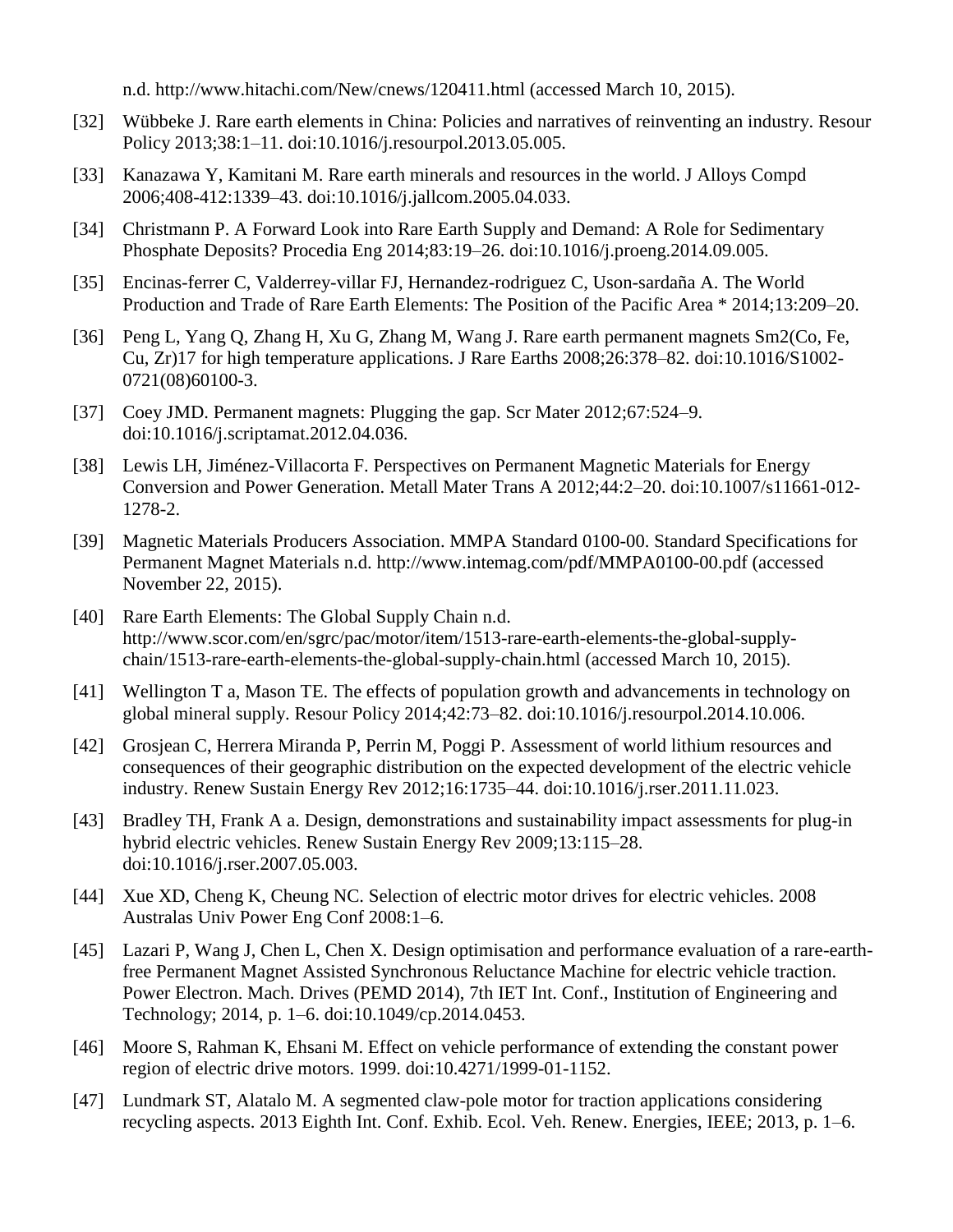doi:10.1109/EVER.2013.6521613.

- [48] de Santiago J, Bernhoff H, Ekergård B, Eriksson S, Ferhatovic S, Waters R, et al. Electrical Motor Drivelines in Commercial All-Electric Vehicles: A Review. IEEE Trans Veh Technol 2012;61:475– 84. doi:10.1109/TVT.2011.2177873.
- [49] Vignaud A, Fennel H. Efficient electric powertrain with externally excited synchronous machines without rare earth magnets using the example of the Renault System Solution. Vienna Mot Symp n.d.:1–8. http://myrenaultzoe.com/Docs/2012\_wien\_vortrag\_uv.pdf (accessed November 28, 2015).
- [50] Widmer JD, Martin R, Kimiabeigi M. Electric vehicle traction motors without rare earth magnets. Sustain Mater Technol 2015;3:7–13. doi:10.1016/j.susmat.2015.02.001.
- [51] Haubert T. Optimal Control of Mathematical Model of the Electrovehicle. Czech Technical University in Prague, 2015.
- [52] Zeraoulia M, Benbouzid MEH, Diallo D. Electric Motor Drive Selection Issues for HEV Propulsion Systems: A Comparative Study. IEEE Trans Veh Technol 2006;55:1756–64. doi:10.1109/TVT.2006.878719.
- [53] Urresty JC, Riba JR, Romeral L. Diagnosis of interturn faults in pmsms operating under nonstationary conditions by applying order tracking filtering. IEEE Trans Power Electron 2013;28:507–15. doi:10.1109/TPEL.2012.2198077.
- [54] Ruiz JRR, Garcia Espinosa A, Romeral L, Cusidó J. Demagnetization diagnosis in permanent magnet synchronous motors under non-stationary speed conditions. Electr Power Syst Res 2010;80:1277–85. doi:10.1016/j.epsr.2010.04.010.
- [55] Akatsu K, Matsui N. New trend of motor technology for automobiles Introduction and overview. 2013 IEEE ECCE Asia Downunder, IEEE; 2013, p. 130–5. doi:10.1109/ECCE-Asia.2013.6579085.
- [56] Fasquelle a., Le Besnerais J, Harmand S, Hecquet M, Brisset S, Brochet P, et al. Coupled electromagnetic acoustic and thermal-flow modeling of an induction motor of railway traction. Appl Therm Eng 2010;30:2788–95. doi:10.1016/j.applthermaleng.2010.08.007.
- [57] Dorrell DG, Knight a. M, Popescu M, Evans L, Staton D a. Comparison of different motor design drives for hybrid electric vehicles. Energy Convers. Congr. Expo. (ECCE), 2010 IEEE, IEEE; 2010, p. 3352–9. doi:10.1109/ECCE.2010.5618318.
- [58] Singh G. Multi-phase induction machine drive research—a survey. Electr Power Syst Res 2002;61:139–47. doi:10.1016/S0378-7796(02)00007-X.
- [59] Boglietti A, Cavagnino A, Feraris L, Lazzari M. Energy-efficient motors. IEEE Ind Electron Mag 2008;2:32–7. doi:10.1109/MIE.2008.930360.
- [60] Kirtley JL, Cowie JG, Brush EF, Peters DT, Kimmich R. Improving induction motor efficiency with die-cast copper rotor cages. 2007 IEEE Power Eng. Soc. Gen. Meet. PES, IEEE; 2007, p. 1–6. doi:10.1109/PES.2007.385767.
- [61] Hyun Rok Cha, Tae Won Jeong, Dae Yeong Im, Kyoo Jae Shin, Young Ju Seo, Components A, et al. Design of outer rotor type induction motor having high power density for in-wheel system 2012:1–4.
- [62] Petrov I, Pyrhonen J. Performance of low-cost permanent magnet material in PM synchronous machines. IEEE Trans Ind Electron 2013;60:2131–8. doi:10.1109/TIE.2012.2191757.
- [63] Pillay P, Krishnan R. Application characteristics of permanent magnet synchronous and brushless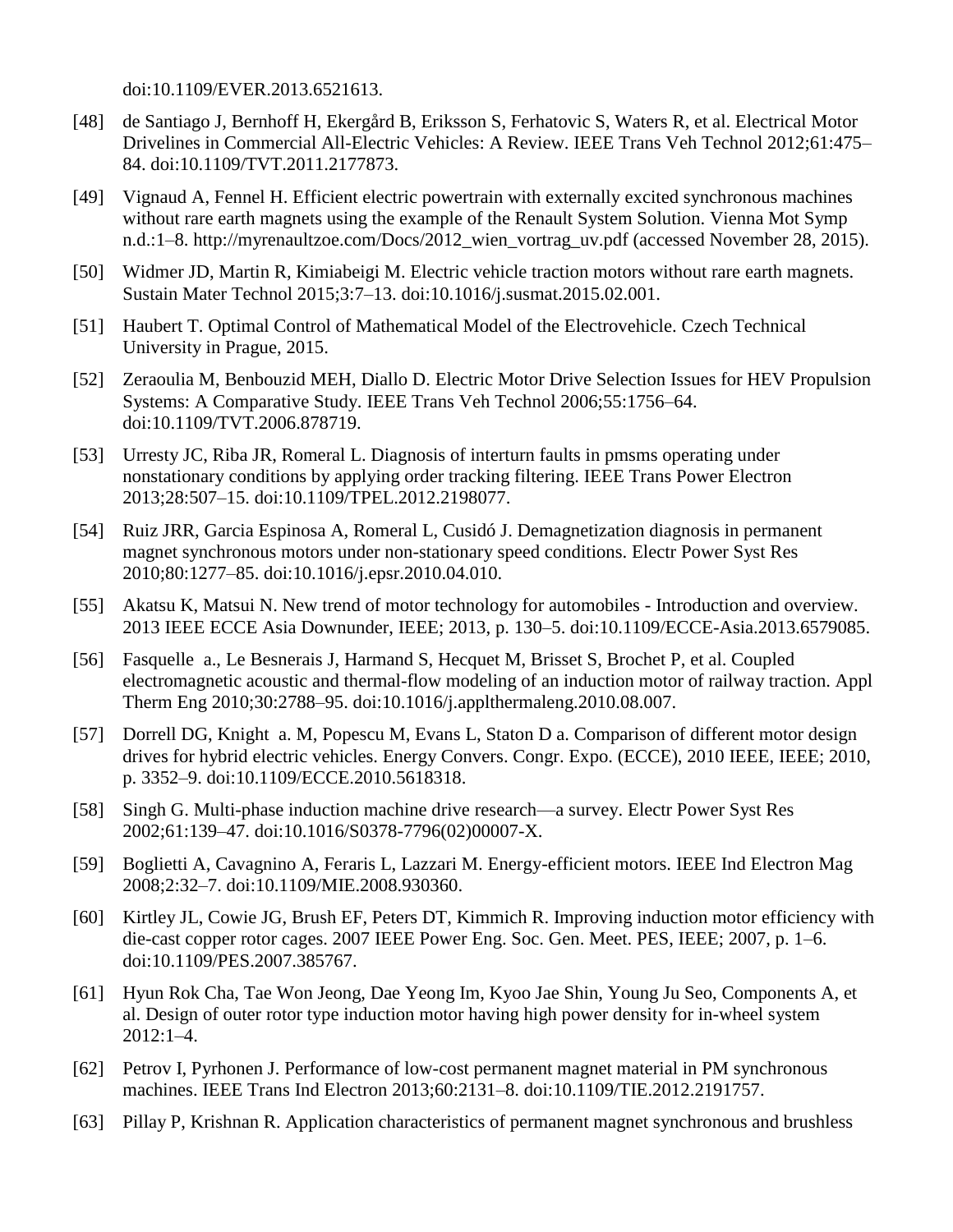DC motors for servo drives. IEEE Trans Ind Appl 1991;27:986–96. doi:10.1109/28.90357.

- [64] Kato T, Limsuwan N, Yu CY, Akatsu K, Lorenz RD. Rare earth reduction using a novel variable magnetomotive force flux-intensified IPM machine. IEEE Trans. Ind. Appl., vol. 50, IEEE; 2014, p. 1748–56. doi:10.1109/TIA.2013.2283314.
- [65] Chung S-U, Kim J-W, Chun Y-D, Woo B-C, Hong D-K. Fractional Slot Concentrated Winding PMSM With Consequent Pole Rotor for a Low-Speed Direct Drive: Reduction of Rare Earth Permanent Magnet. IEEE Trans Energy Convers 2015;30:103–9. doi:10.1109/TEC.2014.2352365.
- [66] Sergeant P, Van Den Bossche APM. Influence of the amount of permanent-magnet material in fractional-slot permanent-magnet synchronous machines. IEEE Trans Ind Electron 2014;61:4979– 89. doi:10.1109/TIE.2013.2258310.
- [67] Urresty J-C, Riba J-R, Romeral L, Ortega JA. Mixed resistive unbalance and winding inter-turn faults model of permanent magnet synchronous motors. Electr Eng 2014;97:75–85. doi:10.1007/s00202-014-0316-z.
- [68] Montalvo-Ortiz EE, Foster SN, Cintron-Rivera JG, Strangas EG. Comparison between a spoke-type PMSM and a PMASynRM using ferrite magnets. 2013 Int. Electr. Mach. Drives Conf., IEEE; 2013, p. 1080–7. doi:10.1109/IEMDC.2013.6556230.
- [69] Chiba A, Takeno M, Hoshi N, Takemoto M, Ogasawara S, Rahman MA. Consideration of number of series turns in switched-reluctance traction motor competitive to HEV IPMSM. IEEE Trans Ind Appl 2012;48:2333–40. doi:10.1109/TIA.2012.2227093.
- [70] Guglielmi P, Boazzo B, Armando E, Pellegrino G, Vagati A. Permanent-magnet minimization in PM-assisted synchronous reluctance motors for wide speed range. IEEE Trans Ind Appl 2013;49:31– 41. doi:10.1109/TIA.2012.2229372.
- [71] Jeong Y-H, Kim K, Kim Y-J, Park B-S, Jung S-Y. Design characteristics of PMa-SynRM and performance comparison with IPMSM based on numerical analysis. 2012 XXth Int. Conf. Electr. Mach., IEEE; 2012, p. 164–70. doi:10.1109/ICElMach.2012.6349858.
- [72] Morimoto S, Ooi S, Inoue Y, Sanada M. Experimental evaluation of a rare-earth-free PMASynRM with ferrite magnets for automotive applications. IEEE Trans Ind Electron 2014;61:5749–56. doi:10.1109/TIE.2013.2289856.
- [73] Zhao W, Lipo T a., Kwon B-I. Comparative Study on Novel Dual Stator Radial Flux and Axial Flux Permanent Magnet Motors With Ferrite Magnets for Traction Application. IEEE Trans Magn 2014;50:1–4. doi:10.1109/TMAG.2014.2329506.
- [74] Chiba K, Chino S, Takemoto M, Ogasawara S. Fundamental analysis for a ferrite permanent magnet axial gap motor with coreless rotor structure. 15th Int. Conf. Electr. Mach. Syst. (ICEMS), 2012, IEEE; 2012, p. 1–6.
- [75] Matsuhashi D, Matsuo K, Okitsu T, Ashikaga T, Mizuno T. Comparison study of various motors for EVs and the potentiality of a ferrite magnet motor. 2014 Int. Power Electron. Conf. (IPEC-Hiroshima 2014 - ECCE ASIA), IEEE; 2014, p. 1886–91. doi:10.1109/IPEC.2014.6869842.
- [76] Sone K, Takemoto M, Ogasawara S, Takezaki K, Akiyama H. A ferrite PM in-wheel motor without rare earth materials for electric city commuters. IEEE Trans Magn 2012;48:2961–4. doi:10.1109/TMAG.2012.2196685.
- [77] Miura T, Chino S, Takemoto M, Ogasawara S, Akira Chiba, Nobukazu Hoshi. A ferrite permanent magnet axial gap motor with segmented rotor structure for the next generation hybrid vehicle. XIX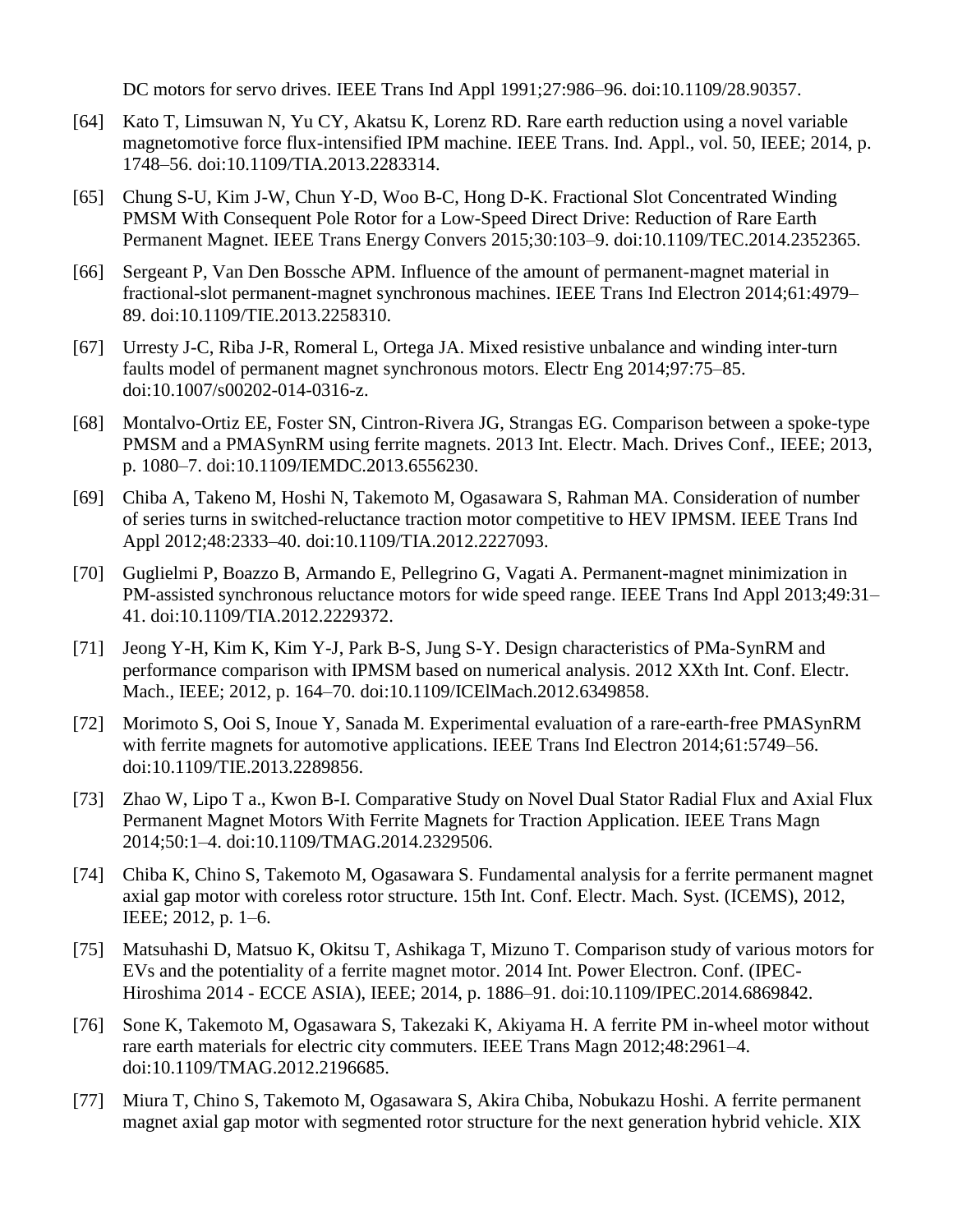Int. Conf. Electr. Mach. - ICEM 2010, IEEE; 2010, p. 1–6. doi:10.1109/ICELMACH.2010.5607864.

- [78] Morris C. MotorBrain to debut integrated EV drivetrain with no rare earth metals. Electr Veh Mag 2015:1.
- [79] Galioto SJ, Reddy PB, EL-Refaie AM, Alexander JP. Effect of Magnet Types on Performance of High-Speed Spoke Interior-Permanent-Magnet Machines Designed for Traction Applications. IEEE Trans Ind Appl 2015;51:2148–60. doi:10.1109/TIA.2014.2375380.
- [80] Kim J, Jeong Y, Jeon Y-H, Kang J-H, Lee S, Park J-Y. Development of a Switched Reluctance Motor-based Electric AC Compressor Drive for HEV/EV Applications. J Magn 2014;19:282–90.
- [81] Riba J-R, Garcia a., Romeral L. A computer experiment to simulate the dynamic behaviour of electric vehicles driven by switched reluctance motors. Int J Electr Eng Educ 2014;51:368–82. doi:10.7227/IJEEE.0008.
- [82] Ishikawa T, Dohmeki H. The fundamental design technique of switched reluctance motors, and comparison with PMSM. Proc. - 2012 20th Int. Conf. Electr. Mach. ICEM 2012, IEEE; 2012, p. 500–4. doi:10.1109/ICElMach.2012.6349916.
- [83] Chiba A, Kiyota K, Hoshi N, Takemoto M, Ogasawara S. Development of a Rare-Earth-Free SR Motor With High Torque Density for Hybrid Vehicles. IEEE Trans Energy Convers 2015;30:175– 82. doi:10.1109/TEC.2014.2343962.
- [84] Hwang H, Hur J, Lee C. Novel permanent-magnet-assisted switched reluctance motor (I): Concept, design, and analysis. 2013 Int. Conf. Electr. Mach. Syst., IEEE; 2013, p. 602–8. doi:10.1109/ICEMS.2013.6754501.
- [85] Zhang J, Lu X, Lu J, Kang Q, Dong X. Study of the New Permanent Magnet switched reluctance motor. 2011 Int. Conf. Adv. Power Syst. Autom. Prot., vol. 3, IEEE; 2011, p. 1684–7. doi:10.1109/APAP.2011.6180757.
- [86] Rocky Mountain Technologies 2015. http://www.rockymountaintechnologies.com/SR\_Motors.html (accessed November 29, 2015).
- [87] U.S. Motors. Switched Reluctance Range Overview & Datasheets n.d. http://www.usmotors.com/Our-Products/Switched-Reluctance/RangeOverview-Datasheets.aspx (accessed November 29, 2015).
- [88] Cai H, Guan B, Xu L. Low-cost ferrite PM-assisted synchronous reluctance machine for electric vehicles. IEEE Trans Ind Electron 2014;61:5741–8. doi:10.1109/TIE.2014.2304702.
- [89] Zulu A. Flux switching machines using segmental rotors. Newcastle University. School of Electrical, Electronic and Computer Engineering 2010. https://theses.ncl.ac.uk/dspace/handle/10443/1070 (accessed March 10, 2015).
- [90] Sulaiman E Bin, Kosaka T, Matsui N. Design study and experimental analysis of wound field flux switching motor for HEV applications. Proc. - 2012 20th Int. Conf. Electr. Mach. ICEM 2012, IEEE; 2012, p. 1269–75. doi:10.1109/ICElMach.2012.6350039.
- [91] Xiang Z, Quan L, Zong Z, Gu Y, Yin J. Alternative stator for new brushless dual-rotor fluxswitching permanent magnet motor for extended range electric vehicles. 2014 17th Int. Conf. Electr. Mach. Syst., IEEE; 2014, p. 212–7. doi:10.1109/ICEMS.2014.7013484.
- [92] Husin ZA, Sulaiman E, Kosaka T. Design studies and effect of various rotor pole number of field excitation flux switching motor for hybrid electric vehicle applications. 2014 IEEE 8th Int. Power Eng. Optim. Conf., IEEE; 2014, p. 144–9. doi:10.1109/PEOCO.2014.6814415.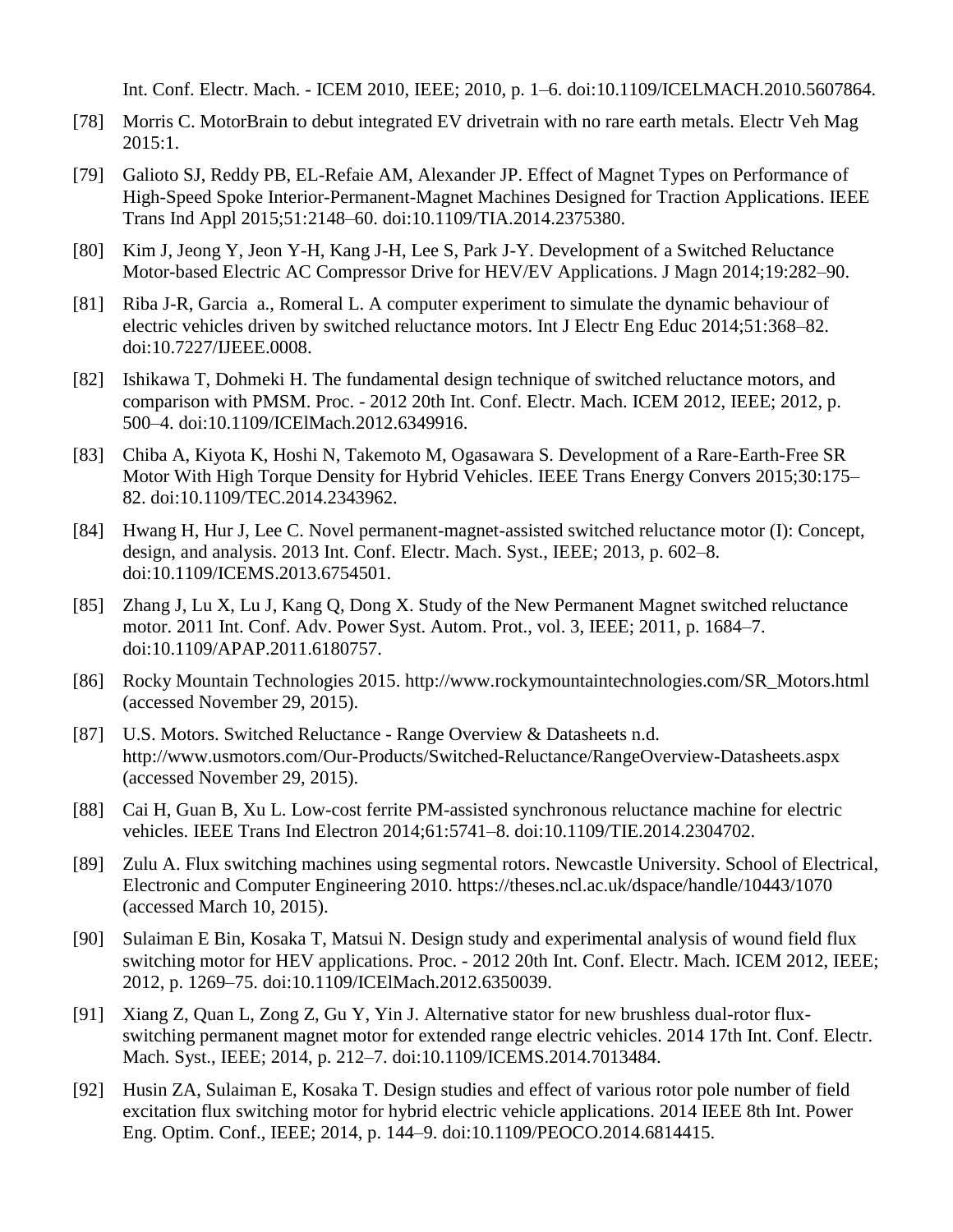- [93] Tan Q, Huang X, Zhou B, Wang Q. Analysis and optimization of the inner armature tubular fluxswitching permanent magnet linear motor. 2014 17th Int. Conf. Electr. Mach. Syst., IEEE; 2014, p. 1263–7. doi:10.1109/ICEMS.2014.7013680.
- [94] Cai J, Lu Q, Jin Y, Chen C, Ye Y. Performance investigation of multi-tooth flux-switching PM linear motor. 2011 Int. Conf. Electr. Mach. Syst. ICEMS 2011, IEEE; 2011, p. 1–6. doi:10.1109/ICEMS.2011.6073745.
- [95] Hwang CC, Li PL, Liu CT. Design and analysis of a novel hybrid excited linear flux switching permanent magnet motor. IEEE Trans Magn 2012;48:2969–72. doi:10.1109/TMAG.2012.2195716.
- [96] Yin J, Quan L, Zhu X, Xiang Z, Zhou H. The performance of a hybrid excitation flux switching motor with ferrite magnets for EVs. 2014 IEEE Conf. Expo Transp. Electrif. Asia-Pacific (ITEC Asia-Pacific), IEEE; 2014, p. 1–4. doi:10.1109/ITEC-AP.2014.6941227.
- [97] Tang Y, Paulides JJH, Lomonova E a. Automated design of DC-excited flux-switching in-wheel motor using magnetic equivalent circuits. 2014 9th Int. Conf. Ecol. Veh. Renew. Energies, EVER 2014, IEEE; 2014, p. 1–10. doi:10.1109/EVER.2014.6844005.
- [98] Sulaiman E, Khan F, Ahmad MZ, Jenal M, Zulkifli SA, Bakar AA. Investigation of field excitation switched flux motor with segmental rotor. 2013 IEEE Conf. Clean Energy Technol., IEEE; 2013, p. 317–22. doi:10.1109/CEAT.2013.6775648.
- [99] Wei Hua, Ming Cheng, Gan Zhang. A Novel Hybrid Excitation Flux-Switching Motor for Hybrid Vehicles. IEEE Trans Magn 2009;45:4728–31. doi:10.1109/TMAG.2009.2022497.
- [100] Somesan L, Padurariu E, Viorel I-A, Szabo L. Design of a permanent magnet flux-switching machine. 2012 ELEKTRO, IEEE; 2012, p. 256–9. doi:10.1109/ELEKTRO.2012.6225649.
- [101] Jia H, Cheng M, Hua W, Zhao W, Li W. Torque Ripple Suppression in Flux-Switching PM Motor by Harmonic Current Injection Based on Voltage Space-Vector Modulation. IEEE Trans Magn 2010;46:1527–30. doi:10.1109/TMAG.2010.2040250.
- [102] Technelec Ltd. Flux switching motors. n.d. http://www.technelec.co.uk/About Us/About.html (accessed November 29, 2015).
- [103] Kosaka T, Matsui N, Kamada Y, Kajiura H. Experimental Drive Performance Evaluation of High Power Density Wound Field Flux Switching Motor for Automotive Applications. 7th IET Int. Conf. Power Electron. Mach. Drives (PEMD 2014), Institution of Engineering and Technology; 2014, p. 1–6. doi:10.1049/cp.2014.0461.
- [104] Haataja J. A comparative performance study of four-pole induction motors and synchronous reluctance motors in variable speed drives. Lappeenranta University of Technology 2003.
- [105] Rick S, Felden M, Hombitzer M, Hameyer K. Permanent magnet synchronous reluctance machine bridge design for two-layer applications. 2013 Int. Electr. Mach. Drives Conf., IEEE; 2013, p. 1376– 83. doi:10.1109/IEMDC.2013.6556316.
- [106] Bianchi N, Bolognani S, Bon D, Dai Pre M. Torque Harmonic Compensation in a Synchronous Reluctance Motor. IEEE Trans Energy Convers 2008;23:466–73. doi:10.1109/TEC.2007.914357.
- [107] Carraro E, Degano M, Bianchi N. Permanent magnet volume minimization in permanent magnet assisted synchronous reluctance motors. 2013 8th Int. Conf. Exhib. Ecol. Veh. Renew. Energies, EVER 2013, IEEE; 2013, p. 1–4. doi:10.1109/EVER.2013.6521539.
- [108] Kaiser Motoren n.d. http://www.kaiser-motoren.de/downloads/Produktprospekt-Kaiser-Motoren.pdf (accessed November 29, 2015).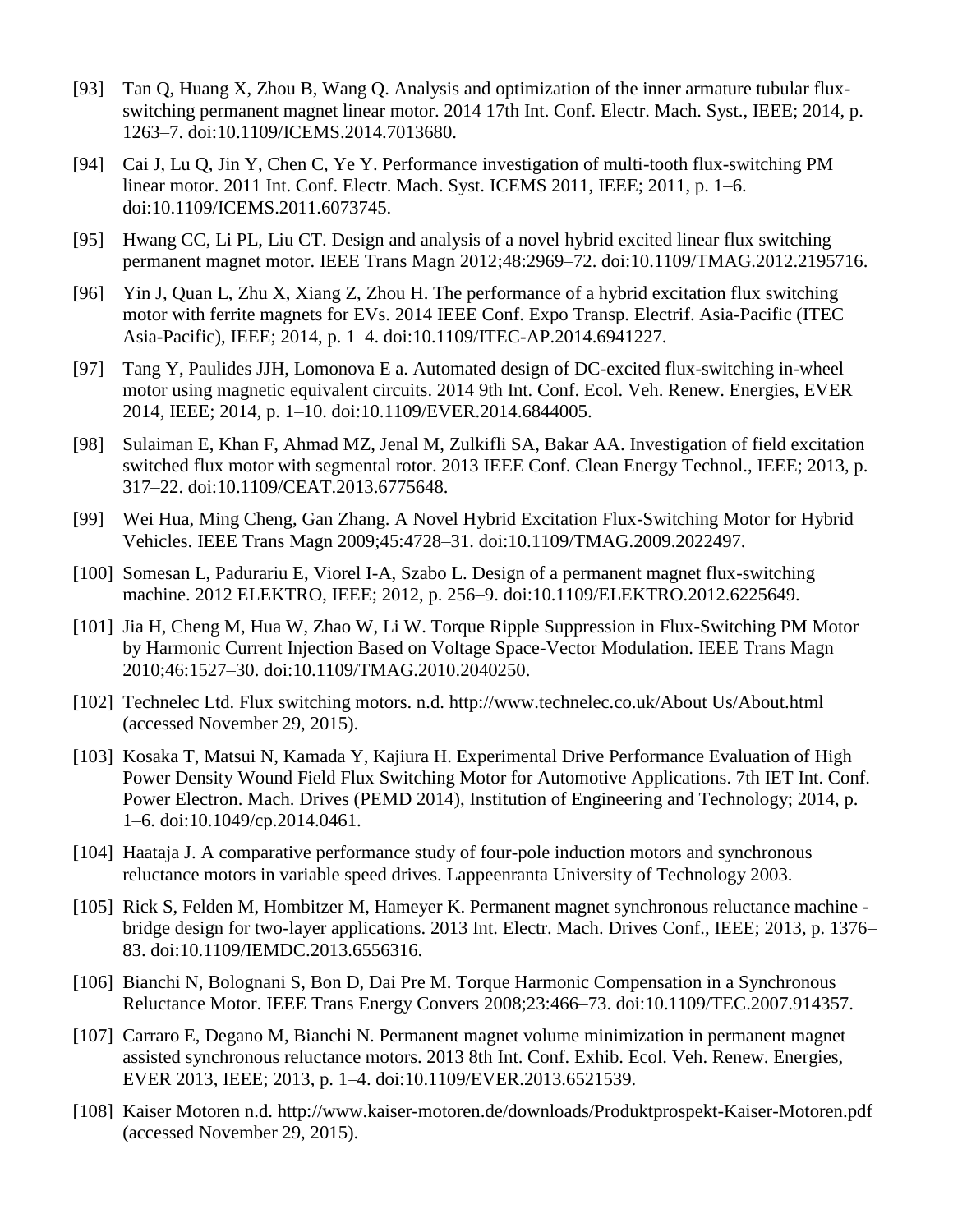- [109] ABB. Low voltage IE4 synchronous reluctance motor and drive package 2015:1–44.
- [110] REEL Product & Services Product catalogue n.d. http://www.ksb.com/REELen/Product\_and\_services/Product\_catalogue\_\_\_/ (accessed November 29, 2015).
- [111] Ricardo develops next-generation electric vehicle motor Ricardo n.d. http://www.ricardo.com/en-GB/News--Media/Press-releases/News-releases1/2015/Ricardo-develops-next-generation-electricvehicle-motor-/ (accessed November 29, 2015).
- [112] Ooi S, Morimoto S, Sanada M. Performance evaluation of a high power density PMASynRM with ferrite magnets. 2011 IEEE Energy Convers. Congr. Expo., IEEE; 2011, p. 4195–200. doi:10.1109/ECCE.2011.6064341.
- [113] Obata M, Morimoto S, Sanada M, Inoue Y. Performance evaluation of high power and low torque ripple structure of rare-earth free PMASynRM with ferrite magnet. Proc. Int. Conf. Power Electron. Drive Syst., IEEE; 2013, p. 714–9. doi:10.1109/PEDS.2013.6527111.
- [114] Niazi P. Permanent magnet assisted synchronous reluctance motor, design and performance improvement. Texas A&M University 2006.
- [115] Chakali AK. Sensorless Speed Control of Permanent Magnet-Assisted Synchronous Reluctance Motor (PMa-SynRM). Texas A&M University 2011.
- [116] Sanada M, Inoue Y, Morimoto S. Structure and characteristics of high-performance PMASynRM with ferrite magnets. Electr Eng Japan (English Transl Denki Gakkai Ronbunshi) 2014;187:42–50. doi:10.1002/eej.22362.
- [117] Obata M, Morimoto S, Sanada M, Inoue Y. Performance of PMASynRM with ferrite magnets for EV/HEV applications considering productivity. IEEE Trans Ind Appl 2014;50:2427–35. doi:10.1109/TIA.2013.2294999.
- [118] Lee JH, Lee IK, Jeon AR. Efficiency evaluation of PMASynRM vs. SynRM using coupled FEM &Preisach modeling. 2010 Int. Conf. Electr. Mach. Syst., IEEE; 2010, p. 1425–8.
- [119] Kim K-C, Ahn JS, Won SH, Lee J. A Study on the Calculation and Reduction Method of Torque Ripple for Permanent Magnet Assisted Synchronous Reluctance Motor by using the Load Angle Curves. 2006 12th Bienn. IEEE Conf. Electromagn. F. Comput., IEEE; n.d., p. 76–76. doi:10.1109/CEFC-06.2006.1632868.
- [120] Pellegrino G, Vagati A, Boazzo B, Guglielmi P. Comparison of Induction and PM Synchronous Motor Drives for EV Application Including Design Examples. IEEE Trans Ind Appl 2012;48:2322– 32. doi:10.1109/TIA.2012.2227092.
- [121] Dorrell DG, Knight AM, Evans L, Popescu M. Analysis and Design Techniques Applied to Hybrid Vehicle Drive Machines—Assessment of Alternative IPM and Induction Motor Topologies. IEEE Trans Ind Electron 2012;59:3690–9. doi:10.1109/TIE.2011.2165460.
- [122] Mishra P, Saha S. Design modeling and simulation of low voltage squirrel cage induction motor for medium weight electric vehicle. 2013 Int. Conf. Adv. Comput. Commun. Informatics, IEEE; 2013, p. 1697–704. doi:10.1109/ICACCI.2013.6637437.
- [123] Chiba K, Takemoto M, Chino S, Ogasawara S. Fundamental Analysis of a Ferrite Permanent Magnet Axial Gap Motor with Coreless Rotor Structure. IEEJ J Ind Appl 2013;3:47–54. doi:10.1541/ieejjia.3.47.
- [124] Chino S, Ogasawara S, Miura T, Chiba A, Takemoto M, Hoshi N. Fundamental characteristics of a ferrite permanent magnet axial gap motor with segmented rotor structure for the hybrid electric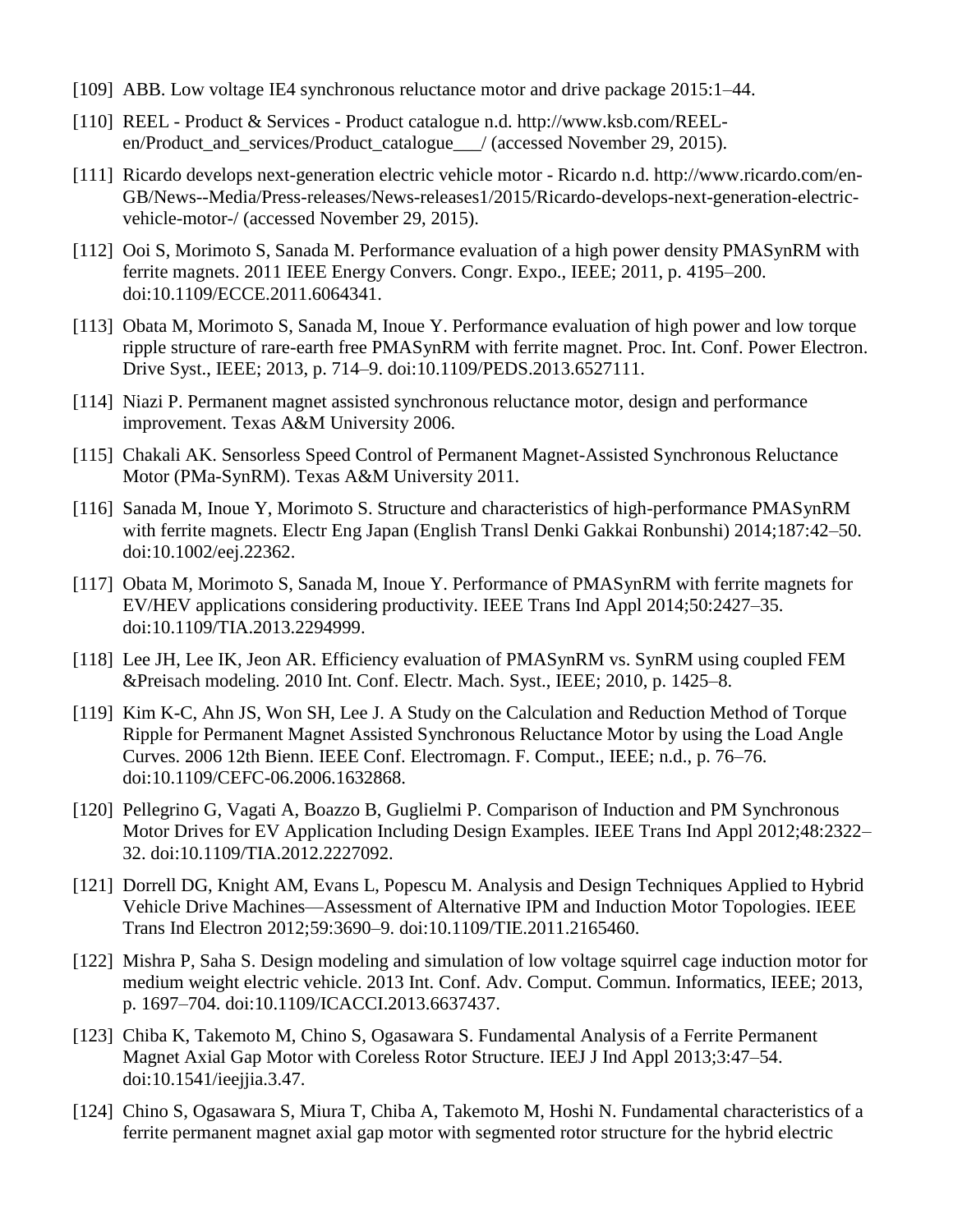vehicle. IEEE Energy Convers. Congr. Expo. Energy Convers. Innov. a Clean Energy Futur. ECCE 2011, Proc., IEEE; 2011, p. 2805–11. doi:10.1109/ECCE.2011.6064146.

- [125] Liu Y, Zhao J, Wang R, Huang C. Performance improvement of induction motor current controllers in field-weakening region for electric vehicles. IEEE Trans Power Electron 2013;28:2468–82. doi:10.1109/TPEL.2012.2217757.
- [126] Watterson P a., Wu WWW, Kalan B a., Lovatt HC, Prout G, Dunlop JB, et al. A switched-reluctance motor/generator for mild hybrid vehicles. 2008 Int Conf Electr Mach Syst 2008:2808–13.
- [127] Hennen MD, Niessen M, Heyers C, Brauer HJ, De Doncker RW. Development and control of an integrated and distributed inverter for a fault tolerant five-phase switched reluctance traction drive. Proc. 14th Int. Power Electron. Motion Control Conf. EPE-PEMC 2010, vol. 27, IEEE; 2010, p. S11–7 – S11–24. doi:10.1109/TPEL.2011.2132763.
- [128] Kiyota K, Sugimoto H, Chiba A. Comparison of energy consumption of SRM and IPMSM in automotive driving schedules. 2012 IEEE Energy Convers. Congr. Expo. ECCE 2012, IEEE; 2012, p. 853–60. doi:10.1109/ECCE.2012.6342729.
- [129] Kiyota K, Kakishima T, Chiba A. Comparison of test result and design stage prediction of switched reluctance motor competitive with 60-kW rare-earth PM motor. IEEE Trans Ind Electron 2014;61:5712–21. doi:10.1109/TIE.2014.2304705.
- [130] Takeno M, Chiba A, Hoshi N, Ogasawara S, Takemoto M, Rahman MA. Test results and torque improvement of the 50-kw switched reluctance motor designed for hybrid electric vehicles. IEEE Trans Ind Appl 2012;48:1327–34. doi:10.1109/TIA.2012.2199952.
- [131] Huppunen J. High-speed solid-rotor induction machine electromagnetic calculation and design. Lappeenranta University of Technology (Finland), 2004.
- [132] Pyrhonen J, Jokinen T, Hrabovcova V. Design of Rotating Electrical Machines, 2nd Edition -. 2nd Editio. Chichester, West Sussex, UK: John Wiley & Sons Ltd; 2013.



c) Plug-in hybrid electric vehicle (PHEV) d) Full electric vehicle (FEV) **Fig. 1.** Configurations of different vehicle types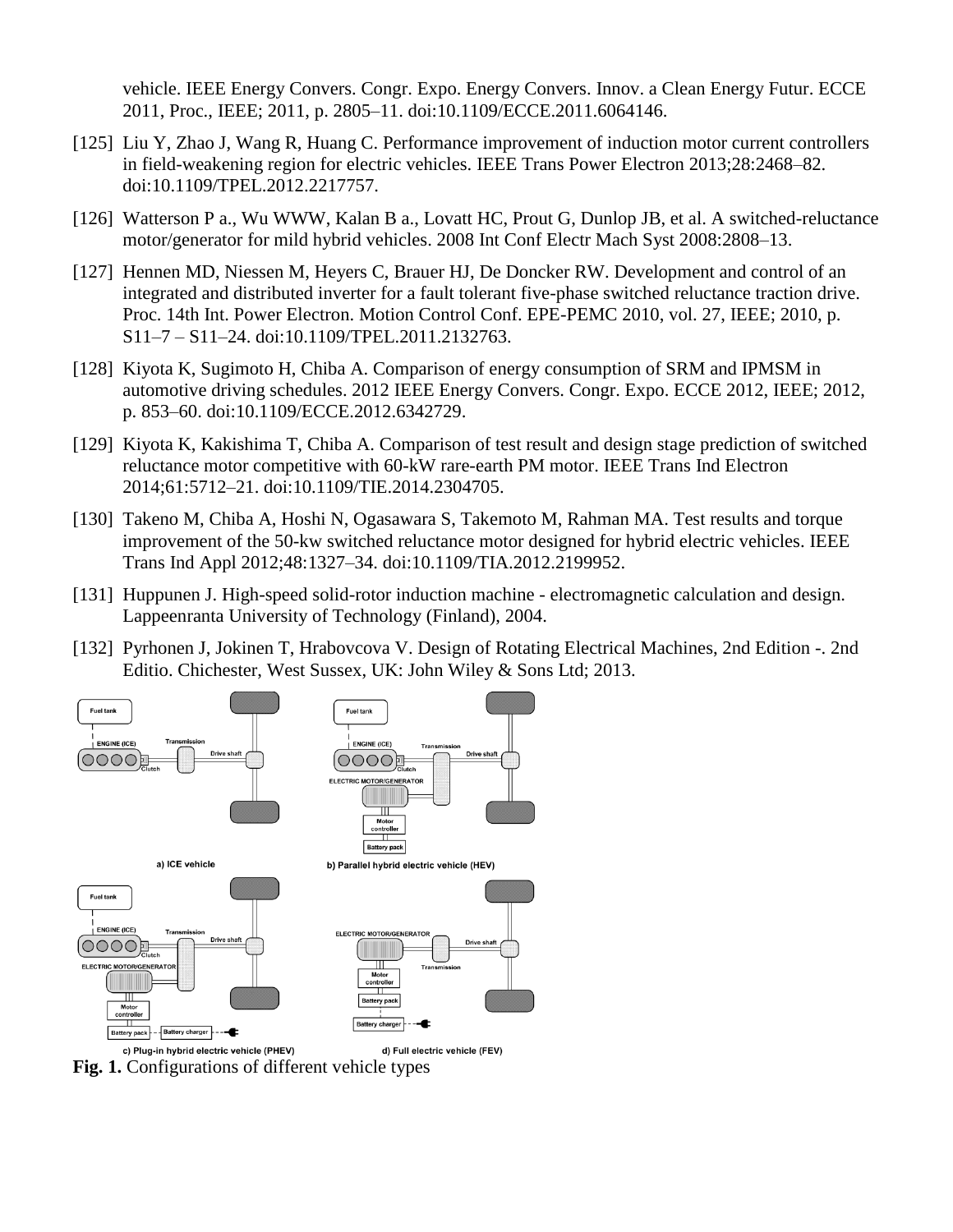

**Fig. 2.** Torque-speed and power-speed characteristics for a typical traction electric motor

| <b>Brushless motors for EVs propulsion systems</b> |  |  |  |
|----------------------------------------------------|--|--|--|
|                                                    |  |  |  |

## Asynchronous

#### **Synchronous**

- Cage Induction Motor
- SPMSM and IPMSM
- Switched Reluctance Motor
- " Wounded Field Flux Switching Motor
- PM Flux Switching Motor
- Hybrid Flux Switching Motor
- Synchronous Reluctance Motor
- PMa-Synchronous Reluctance Motor
- **Fig. 3**. Motors types analyzed in this work for EV applications.



**Fig. 4**. Cross-section of a squirrel cage induction motor (SCIM).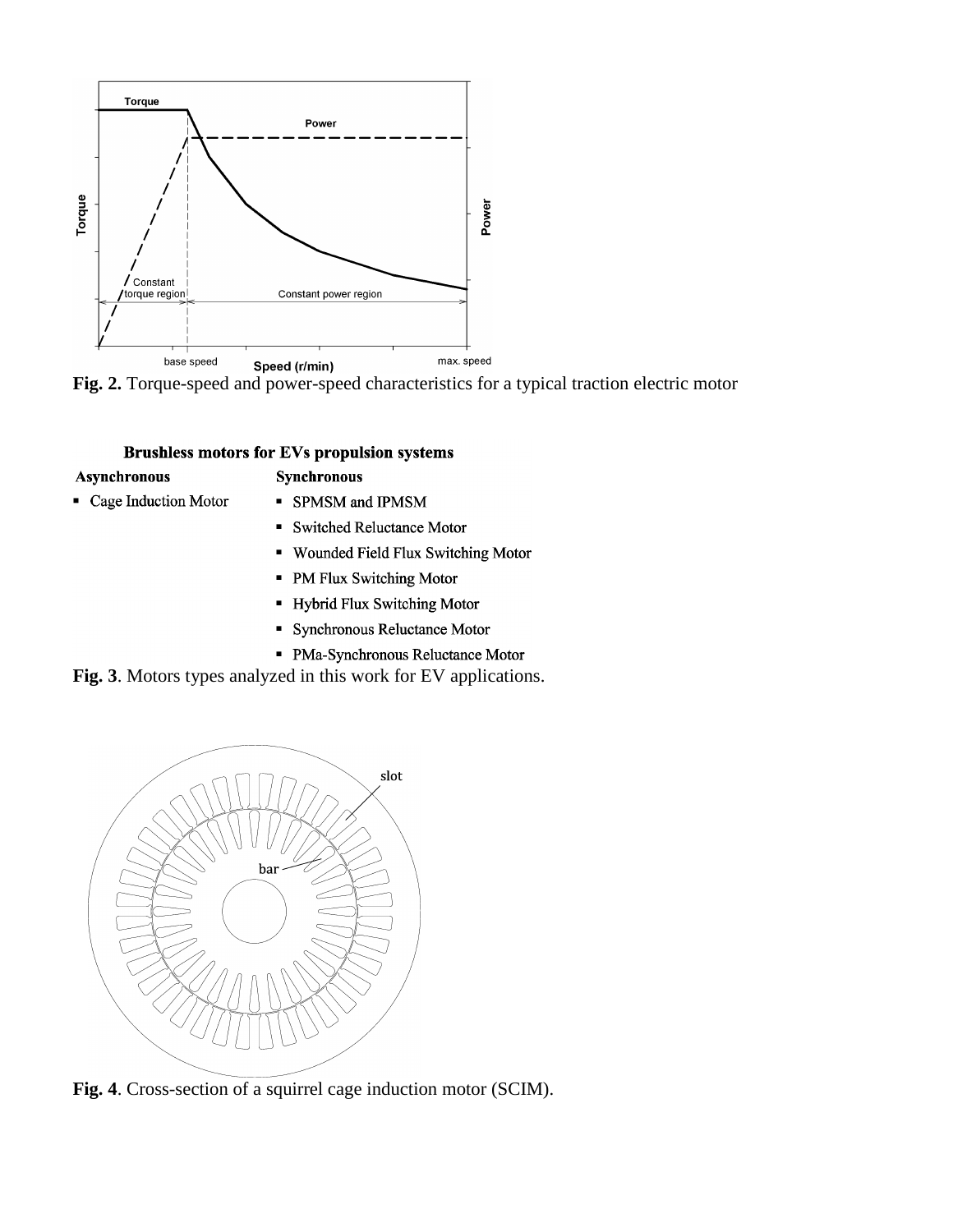

**Fig. 5**. Cross-section of a radial flux interior PM motor with tangentially and V shaped embedded PMs.



**Fig. 6.** Basic geometry of a four-phase 8/6 SRM.



**Fig. 7**. Cross-section of a WFFSM and a PMFSM, where FEC stands for the DC field coil whereas AC stands for the three-phase AC armature coil.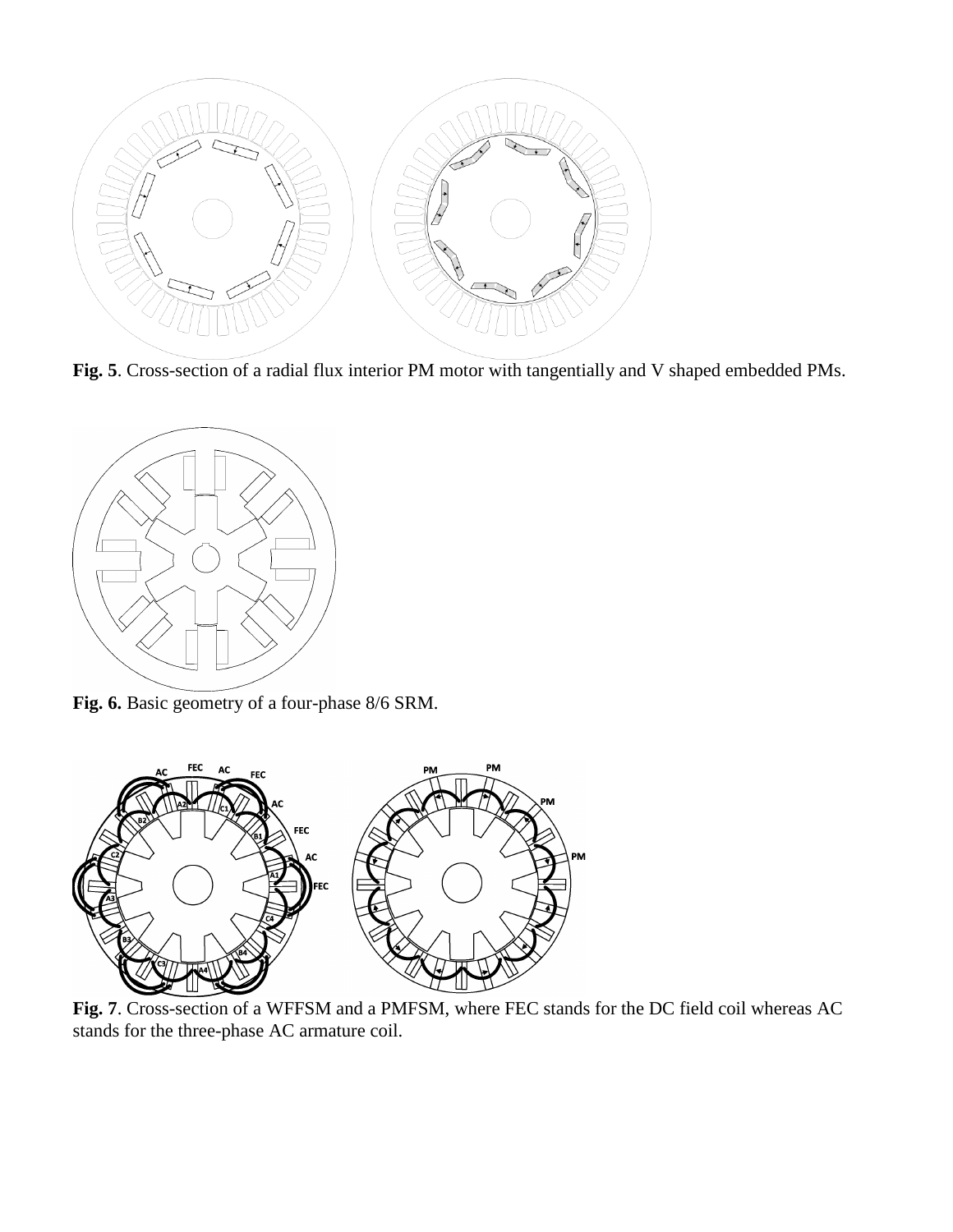

**Fig. 8.** Structures of a SynRM and a PMa-SynRM.



**Fig. 9.** Machines comparison based on the maximum efficiency point and torque density calculated at the flat rated torque. Data presented have been collected from

[57,62,68,69,71,72,74,76,77,83,90,100,113,117,120–130]. Parenthesis indicate the mechanical output power and base speed, respectively, in (kW,r/min).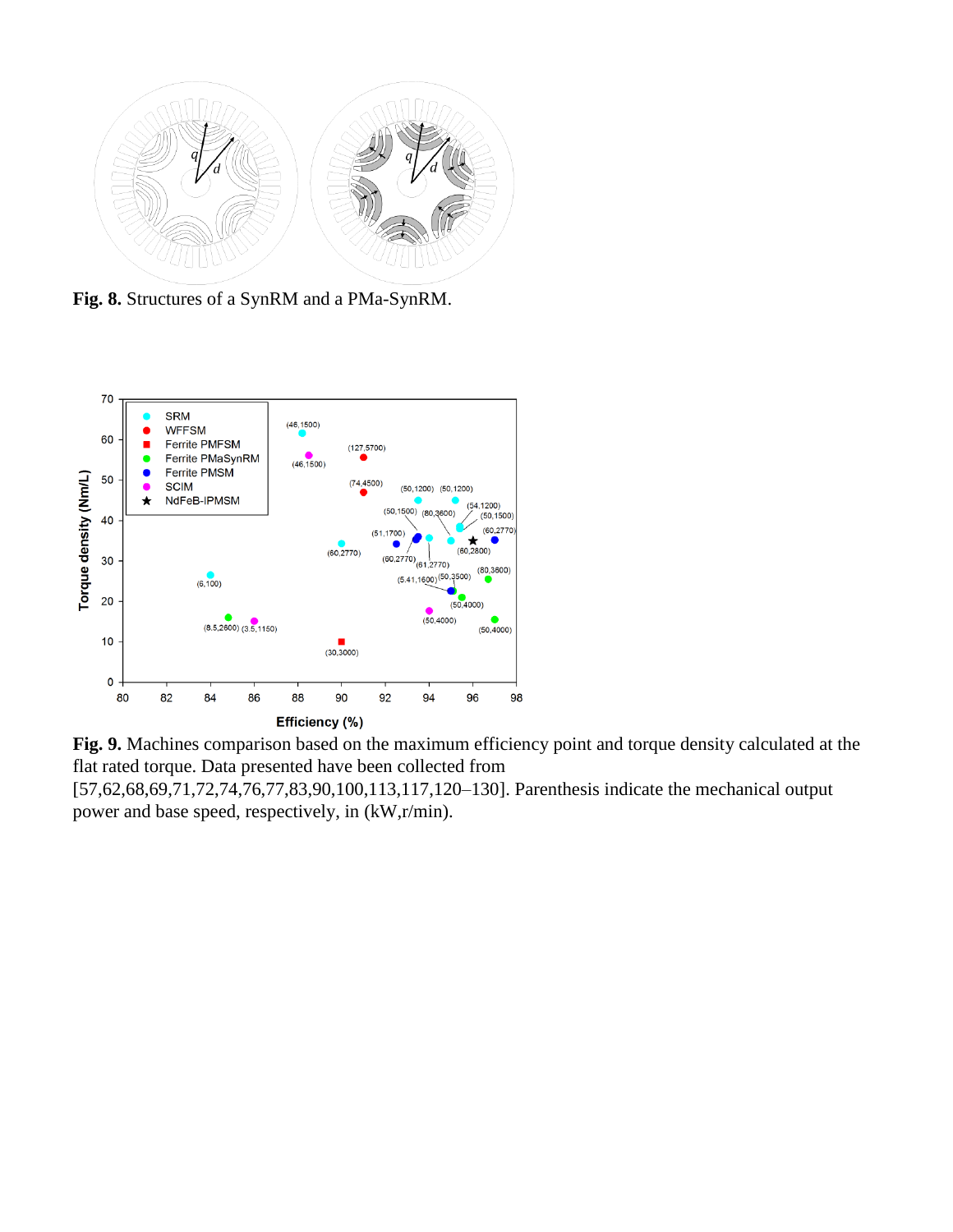

**Fig. 10.** Machines comparison based on the maximum efficiency point and machine constant of mechanical power. Data presented have been collected from [57,62,68,69,72,74,76,77,83,90,100,113,117,120– 126,128–130]. Parenthesis indicate the mechanical output power and base speed, respectively, in  $(kW,r/min)$ .

| <b>Table 1.</b> Properties of PM materials.<br><b>Property</b>  | <b>Alnico</b>           | <b>Ferrites (ceramic)</b> | Samarium cobalt         | <b>Neodymium</b>         |
|-----------------------------------------------------------------|-------------------------|---------------------------|-------------------------|--------------------------|
|                                                                 |                         |                           | 1-5 and 2-17 alloys     | $Nd(Pr, Dy)$ (Fe,Co,Hf)B |
| Residual induction<br>(Br, T)                                   | $0.7 - 1.28$            | $0.23 - 0.41$             | $0.83 - 1.16$           | 1.00-1.41                |
| Coercitive force $(H_c)$<br>$kA/m$ )                            | $37 - 143$              | 50-290                    | 480-840                 | 760-1030                 |
| Max. energy product,<br>$(BH)_{\text{max}}$ , kJ/m <sup>3</sup> | $10.7 - 71.6$           | 8.35-31.8                 | 130-240                 | 220-366                  |
| Electric resistivity, $\rho$ ,<br>$\Omega$ ·cm                  | $50 - 75 \cdot 10^{-6}$ | 10 <sup>6</sup>           | $53 - 86 \cdot 10^{-6}$ | $160 \cdot 10^{-6}$      |
| Max. service<br>temperature, $T_{max}$ , °C                     | 450-550                 | 800                       | 300-350                 | 150                      |
| Density, d, $g/cm3$                                             | $6.8 - 7.3$             | 4.9                       | 8.4                     | 7.4                      |

|  | <b>Table 1.</b> Properties of PM materials. |  |  |
|--|---------------------------------------------|--|--|
|--|---------------------------------------------|--|--|